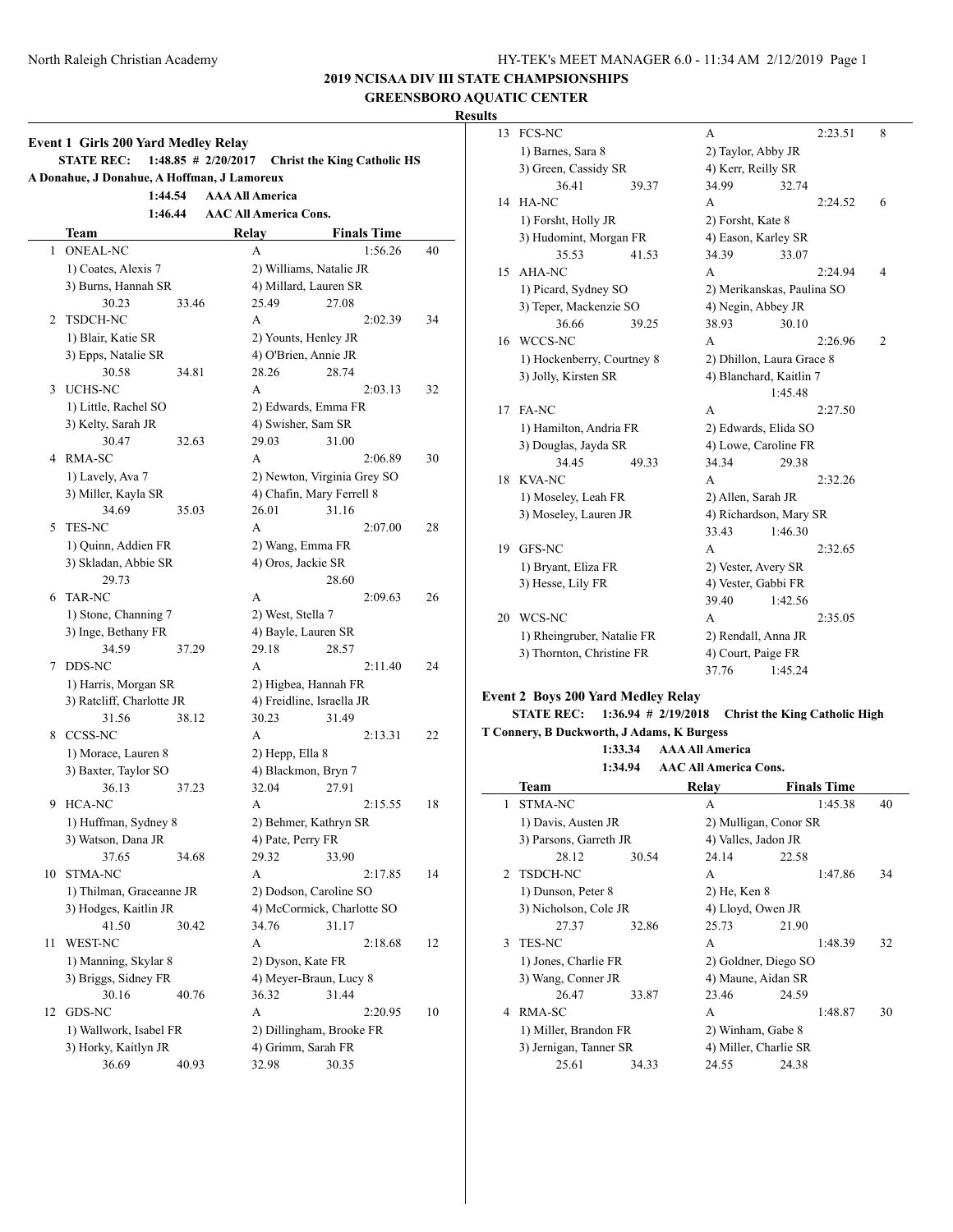# **2019 NCISAA DIV III STATE CHAMPSIONSHIPS**

**GREENSBORO AQUATIC CENTER**

# **Results**

 $\overline{a}$ 

|  | (Event 2 Boys 200 Yard Medley Relay) |  |  |
|--|--------------------------------------|--|--|
|  |                                      |  |  |

|     | EVENT 2 DOYS 200 TATU MEDICY REIAY)<br>Team |       | Relay                 | <b>Finals Time</b>        |    |
|-----|---------------------------------------------|-------|-----------------------|---------------------------|----|
| 5   | DDS-NC                                      |       | A                     | 1:58.39                   | 28 |
|     | 1) De La Paz, Jake SO                       |       | 2) Zucker, Logan FR   |                           |    |
|     | 3) Merryman, Bobby SO                       |       | 4) Lank, Aiden 8      |                           |    |
|     | 34.90                                       | 27.16 | 27.62                 | 28.71                     |    |
| 6   | WCDS-NC                                     |       | А                     | 1:59.58                   | 26 |
|     | 1) Dees, Charlie SR                         |       | 2) Benson, Raleigh FR |                           |    |
|     | 3) Edmondson, Cairns JR                     |       |                       | 4) Edmondson, Mance 7     |    |
|     | 32.35                                       | 28.83 | 28.43                 | 29.97                     |    |
| 7   | GDS-NC                                      |       | A                     | 2:00.98                   | 24 |
|     | 1) Spencer, Davis JR                        |       | 2) McMillan, Tyler JR |                           |    |
|     | 3) Horky, Ethan FR                          |       | 4) Tringali, T SO     |                           |    |
|     | 30.06                                       | 31.72 | 31.63                 |                           |    |
|     |                                             |       |                       | 27.57                     |    |
| 8   | UCHS-NC                                     |       | А                     | 2:01.80                   | 22 |
|     | 1) Little, Tommy SR                         |       | 2) Cabral, David SR   |                           |    |
|     | 3) Winfield, Henry JR                       |       | 4) Johnson, Zack JR   |                           |    |
|     | 27.29                                       | 36.08 | 31.47                 | 26.96                     |    |
| 9   | <b>BCA-NC</b>                               |       | А                     | 2:04.51                   | 18 |
|     | 1) Nye, Owen 7                              |       | 2) Garrett, James SO  |                           |    |
|     | 3) Walters, Antonio SR                      |       | 4) Walker, Blake JR   |                           |    |
|     | 31.84                                       | 37.43 | 25.64                 | 29.60                     |    |
| 10  | <b>FCS-NC</b>                               |       | A                     | 2:04.66                   | 14 |
|     | 1) Wilson, Thomas SR                        |       | 2) Joyner, Jacob FR   |                           |    |
|     | 3) Bandy, Stephen SO                        |       |                       | 4) McKenzie, Chrislyng SR |    |
|     | 33.64                                       | 35.89 | 25.88                 | 29.25                     |    |
| 11  | FA-NC                                       |       | А                     | 2:04.79                   | 12 |
|     | 1) Parke, Bobby FR                          |       |                       | 2) Dickerhoff, Reese SR   |    |
|     | 3) Buchanan, Daniel JR                      |       | 4) Smith, Owen JR     |                           |    |
|     | 33.19                                       | 36.36 | 28.13                 | 27.11                     |    |
| 12  | <b>ONEAL-NC</b>                             |       | A                     | 2:05.60                   | 10 |
|     | 1) Lewis, Andrew JR                         |       | 2) Richardson, Tim SO |                           |    |
|     | 3) Shepherd, John 7                         |       | 4) Brown, Jace FR     |                           |    |
|     | 33.37                                       | 33.16 | 31.79                 | 27.28                     |    |
| 13  | CCSS-NC                                     |       | А                     | 2:09.32                   | 8  |
|     | 1) Stocks, Kristopher 7                     |       | 2) Gibbs, Max SO      |                           |    |
|     | 3) Furlough, Josh SR                        |       | 4) Wood, Lucas JR     |                           |    |
|     | 37.62                                       | 33.83 | 31.84                 | 26.03                     |    |
| 14  | WEST-NC                                     |       | A                     | 2:09.80                   | 6  |
|     | 1) Scott, Henry FR                          |       |                       | 2) Schwartz, Mikey SO     |    |
|     | 3) Khan, Aidan SO                           |       | 4) Atkinson, Jamie SO |                           |    |
|     | 32.44                                       | 38.07 | 31.34                 | 27.95                     |    |
| 15  | GFS-NC                                      |       | А                     | 2:19.31                   | 4  |
|     | 1) Flaherty, Luke SR                        |       | 2) Flaherty, Jake FR  |                           |    |
|     | 3) Jennings, Riley SR                       |       | 4) Smith, Patrick SR  |                           |    |
|     | 34.79                                       | 44.65 | 33.11                 | 26.76                     |    |
| --- | TOS-NC                                      |       | А                     |                           |    |
|     |                                             |       |                       | DQ                        |    |
|     | 1) Price, Charlie SR                        |       | 2) Obi, Nnamdi SO     |                           |    |
|     | 3) Smith, Carter SR                         |       | 4) Tedder, Alec JR    |                           |    |
|     | 33.45                                       | 43.36 | 26.95                 | 26.06                     |    |
|     | <b>AHA-NC</b>                               |       | А                     | DQ                        |    |
|     | 1) Adato, David SR                          |       | 2) Goldstein, Lev SR  |                           |    |
|     | 3) Cohen, Gaston SR                         | 34.75 | 4) Boteach, Yosef JR  |                           |    |
|     | 37.09                                       |       | 29.14                 | 26.85                     |    |

|    | <b>STATE REC:</b>                                           |                       |    | 1:49.32 # 2/15/2016    Virginia Marsh       |       |                    |                |
|----|-------------------------------------------------------------|-----------------------|----|---------------------------------------------|-------|--------------------|----------------|
|    |                                                             | 1:48.80               |    | <b>AAA All America</b>                      |       |                    |                |
|    |                                                             | 1:50.65               |    | <b>AAC All America Cons.</b>                |       |                    |                |
|    | Meet Qualifying: 2:35.99                                    |                       |    |                                             |       |                    |                |
|    | Name                                                        |                       |    | YrSchool                                    |       | <b>Finals Time</b> |                |
| 1  | Burns, Hannah                                               |                       |    | SR ONEAL-NC                                 |       | 1:57.65            | 20             |
|    |                                                             |                       |    | 30.76                                       | 32.87 |                    |                |
| 2  | Edwards, Emma                                               |                       |    | FR UCHS-NC                                  |       | 2:02.59            | 17             |
|    | 27.82                                                       | 30.63                 |    | 32.28                                       | 31.86 |                    |                |
| 3  | Quinn, Addien                                               |                       | FR | <b>TES-NC</b>                               |       | 2:07.57            | 16             |
|    | 29.82                                                       | 32.23                 |    | 33.20                                       | 32.32 |                    |                |
| 4  | Blair, Katie                                                |                       |    | SR TSDCH-NC                                 |       | 2:07.58            | 15             |
|    | 27.59                                                       | 31.36                 |    | 33.82                                       | 34.81 |                    |                |
| 5  | Bayle, Lauren                                               |                       |    | SR TAR-NC                                   |       | 2:11.40            | 14             |
|    | 29.10                                                       | 32.22                 |    | 34.63                                       | 35.45 |                    |                |
| 6  | Hepp, Ella                                                  |                       |    | 8 CCSS-NC                                   |       | 2:21.91            | 13             |
|    | 32.03                                                       | 34.81                 |    | 37.10                                       | 37.97 |                    |                |
| 7  | Cloar, Livy                                                 |                       |    | FR SCS-NC                                   |       | 2:22.87            | 12             |
|    | 31.87                                                       | 35.49                 |    | 37.85                                       | 37.66 |                    |                |
| 8  | Coble, Madelyn                                              |                       |    | FR TES-NC                                   |       | 2:22.90            | 11             |
|    | 33.29                                                       | 37.10                 |    | 36.67                                       | 35.84 |                    |                |
| 9  | Wang, Emma                                                  |                       |    | FR TES-NC                                   |       | 2:25.07            | 9              |
|    | 32.46                                                       | 35.61                 |    | 37.74                                       | 39.26 |                    |                |
| 10 | Bryan, Grace                                                |                       |    | JR TSDCH-NC                                 |       | 2:27.13            | 7              |
|    |                                                             |                       |    | 1:16.80                                     |       |                    |                |
| 11 | Lavely, Ava                                                 |                       |    | 7 RMA-SC                                    |       | 2:27.20            | 6              |
|    |                                                             |                       |    |                                             | 37.53 |                    |                |
| 12 | Morace, Lauren                                              |                       |    | 8 CCSS-NC                                   |       | 2:33.36            | 5              |
|    |                                                             |                       |    |                                             | 37.79 |                    |                |
| 13 | Hodges, Kaitlin                                             |                       |    | JR STMA-NC                                  |       | 2:33.55            | 4              |
|    | 34.95                                                       | 39.06                 |    | 40.96                                       | 38.58 |                    |                |
| 14 | Barnes, Sara                                                |                       | 8  | <b>FCS-NC</b>                               |       | 2:33.89            | 3              |
|    | 34.73                                                       |                       |    |                                             | 38.14 |                    |                |
|    | 15 Green, Cassidy                                           |                       |    | SR FCS-NC                                   |       | 2:34.21            | $\overline{2}$ |
|    | 33.80                                                       | 38.80                 |    | 41.02                                       | 40.59 |                    |                |
| 16 | Hinson, Laurel                                              |                       |    | SR WCDS-NC                                  |       | 2:34.43            | 1              |
|    | 35.57                                                       | 39.21                 |    | 41.22                                       | 38.43 |                    |                |
| 17 | Clark, Emily                                                |                       |    | JR BCA-NC                                   |       | 2:43.51            |                |
|    | 35.74                                                       |                       |    |                                             | 42.29 |                    |                |
|    |                                                             |                       |    |                                             |       |                    |                |
|    | <b>Event 4 Boys 200 Yard Freestyle</b><br><b>STATE REC:</b> | $1:42.41$ # 2/11/2019 |    |                                             |       |                    |                |
|    |                                                             | 1:38.52               |    | <b>Owen Lloyd</b><br><b>AAA All America</b> |       |                    |                |
|    |                                                             | 1:40.23               |    | <b>AAC All America Cons.</b>                |       |                    |                |
|    |                                                             |                       |    |                                             |       |                    |                |
|    | Meet Qualifying: 2:25.99                                    |                       |    |                                             |       |                    |                |

| Name            |       |     | YrSchool       | <b>Finals Time</b> |          |    |
|-----------------|-------|-----|----------------|--------------------|----------|----|
| Lloyd, Owen     |       |     | JR TSDCH-NC    |                    | 1:42.41# | 20 |
| 23.75           | 25.69 |     | 26.55          | 26.42              |          |    |
| 2 Little, Tommy |       | SR. | <b>UCHS-NC</b> |                    | 1:47.34  | 17 |
| 25.25           | 26.77 |     | 27.72          | 27.60              |          |    |
| Bandy, Stephen  |       | SO. | <b>FCS-NC</b>  |                    | 1:52.38  | 16 |
| 24.59           | 28.28 |     | 30.28          | 29.23              |          |    |
| McMillan, Tyler |       | JR  | GDS-NC         |                    | 1:52.40  | 15 |
| 25.08           | 28.13 |     | 29.62          | 29.57              |          |    |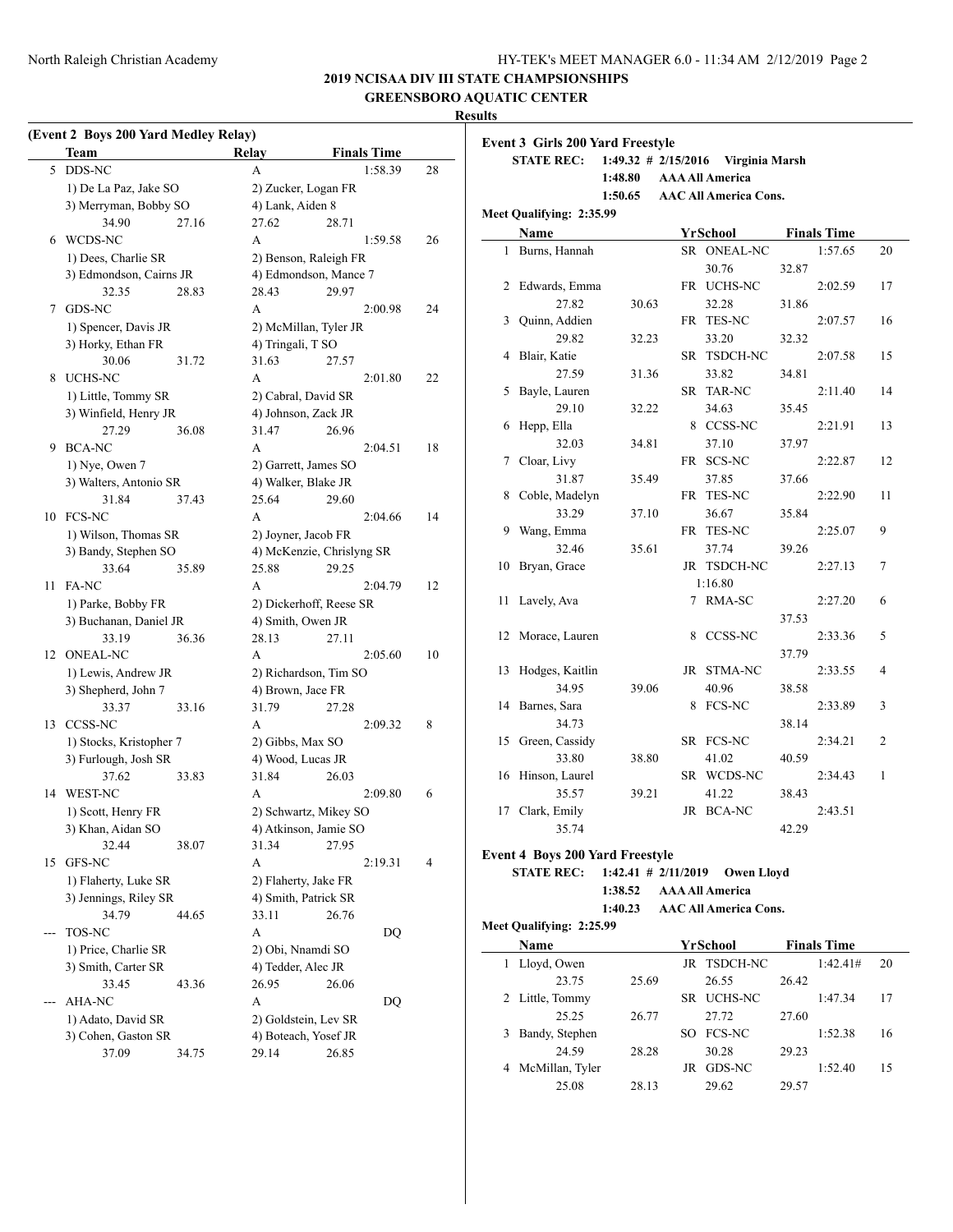**STATE REC: 1:48.68 # 2/19/2018 Tim Connery**

# **2019 NCISAA DIV III STATE CHAMPSIONSHIPS**

**GREENSBORO AQUATIC CENTER**

**Results (Event 4 Boys 200 Yard Freestyle) Event 6 Boys 200 Yard IM Name Yr School Finals Time** 5 Gibbs, Max SO CCSS-NC 1:55.87 14 26.39 29.10 30.28 30.10 6 Davis, Austen JR STMA-NC 1:56.39 13 26.23 28.89 30.31 30.96 7 Maune, Aidan SR TES-NC 2:02.11 12  $\ddot{\phantom{a}}$ 27.24 29.62 32.04 33.21 8 Winham, Gabe 8 RMA-SC 2:08.94 11 28.14 34.64 9 Shorter, Nicholas SO TES-NC 2:11.82 9 28.73 32.18 10 Shepherd, John 7 ONEAL-NC 2:13.65 7 11 Lloyd, Scott 7 TSDCH-NC 2:17.26 6 36.10 35.05 12 Garza, Nicholas 8 TES-NC 2:18.67 5 30.49 35.08 37.39 35.71 13 Richardson, Camden JR SCS-NC 2:20.71 4 30.70 33.83 1:16.18 14 Lee, J.T. 8 CCSS-NC 2:20.98 3 31.37 35.61 37.29 36.71 15 Lewis, Kaeden FR FCS-NC 2:22.65 2 32.27 36.89 37.63 35.86 Parke, Bobby FR FA-NC DO 30.58 36.81 38.62 36.11 **Event 5 Girls 200 Yard IM STATE REC: 2:05.69 # 2/20/2017 Jane Donahue** j. **2:01.69 AAA All America 2:04.02 AAC All America Cons. Meet Qualifying: 2:51.99 Name Yr School Finals Time** 1 Little, Rachel SO UCHS-NC 2:16.87 20 30.44 34.50 40.79 31.14 2 Dodson, Caroline SO STMA-NC 2:16.96 17 30.36 35.08 38.48 33.04 3 Williams, Natalie JR ONEAL-NC 2:26.77 16 30.59 36.33 43.74 36.11 4 Ritter, Rachel SO BCA-NC 2:30.72 15 31.85 41.09 42.44 35.34 5 Younts, Henley JR TSDCH-NC 2:42.89 14 32.30 40.67 45.96 43.96 6 Blackmon, Bryn 7 CCSS-NC 2:43.50 13 34.76 44.39 47.91 36.44 7 Malzahn, Ella 7 CFS-NC 2:43.62 12 32.59 43.34 51.14 36.55 8 O'Brien, Annie JR TSDCH-NC 2:47.94 11 33.64 42.38 51.66 40.26

9 Horky, Kaitlyn JR GDS-NC 2:50.54 9 34.65 43.20 51.30 41.39 10 Douglas, Jayda SR FA-NC 2:57.29 7 36.42 44.88 54.43 41.56

|       |                                                             | 1:49.83           |    | <b>AAA All America</b>       |       |                    |                         |
|-------|-------------------------------------------------------------|-------------------|----|------------------------------|-------|--------------------|-------------------------|
|       |                                                             | 1:51.77           |    | <b>AAC All America Cons.</b> |       |                    |                         |
|       | Meet Qualifying: 2:35.99                                    |                   |    |                              |       |                    |                         |
|       | Name                                                        |                   |    | YrSchool                     |       | <b>Finals Time</b> |                         |
|       | 1 Zucker, Logan                                             |                   |    | FR DDS-NC                    |       | 1:53.91            | 20                      |
|       | 23.78                                                       | 28.81             |    | 33.63                        | 27.69 |                    |                         |
| 2     | Miller, Brandon                                             |                   |    | FR RMA-SC                    |       | 1:57.72            | 17                      |
|       | 25.78                                                       | 28.92             |    | 35.37                        | 27.65 |                    |                         |
| 3     | Parsons, Garreth                                            |                   |    | JR STMA-NC                   |       | 2:09.72            | 16                      |
|       | 25.89                                                       | 33.82             |    | 39.59                        | 30.42 |                    |                         |
| 4     | Dunson, Peter                                               |                   | 8  | TSDCH-NC                     |       | 2:11.87            | 15                      |
|       | 28.00                                                       | 32.99             |    | 40.11                        | 30.77 |                    |                         |
| 5     | Wills, Al                                                   |                   |    | JR WDLN-NC                   |       | 2:17.30            | 14                      |
|       | 29.44                                                       | 35.65             |    | 39.24                        | 32.97 |                    |                         |
| 6     | He, Ken                                                     |                   |    | 8 TSDCH-NC                   |       | 2:22.39            | 13                      |
|       | 32.34                                                       | 38.39             |    | 38.82                        | 32.84 |                    |                         |
| 7     | Nye, Owen                                                   |                   |    | 7 BCA-NC                     |       | 2:27.88            | 12                      |
|       | 32.51                                                       | 36.42             |    | 45.63                        | 33.32 |                    |                         |
|       |                                                             |                   |    |                              |       |                    |                         |
|       | <b>Event 7 Girls 50 Yard Freestyle</b><br><b>STATE REC:</b> | 23.46 # 2/19/2018 |    | <b>Maddie Smith</b>          |       |                    |                         |
|       |                                                             | 23.23             |    | <b>AAA All America</b>       |       |                    |                         |
|       |                                                             | 23.58             |    | <b>AAC All America Cons.</b> |       |                    |                         |
|       | Meet Qualifying: 30.79                                      |                   |    |                              |       |                    |                         |
|       |                                                             |                   |    | <b>YrSchool</b>              |       |                    |                         |
|       | Name                                                        |                   |    |                              |       | <b>Finals Time</b> |                         |
| 1     | Miller, Kayla                                               |                   |    | SR RMA-SC                    |       | 23.59              | 20                      |
| 2     | Skladan, Abbie                                              |                   | SR | TES-NC                       |       | 26.90              | 17                      |
|       | 3 Delbridge, Ainsley                                        |                   |    | SR JPII-NC                   |       | 27.09              | 16                      |
|       | 4 Millard, Lauren                                           |                   | SR | <b>ONEAL-NC</b>              |       | 27.68              | 15                      |
| 5     | Baxter, Taylor                                              |                   |    | SO CCSS-NC                   |       | 27.77              | 14                      |
| 6     | Hudomint, Morgan                                            |                   |    | FR HA-NC                     |       | 27.88              | 13                      |
| 7     | Harrison, Elizabeth                                         |                   |    | SO HB-NC                     |       | 28.53              | 12                      |
| 8     | Bryan, Grace                                                |                   |    | JR TSDCH-NC                  |       | 28.72              | 11                      |
| 9     | Behmer, Kathryn                                             |                   |    | SR HCA-NC                    |       | 28.74              | 9                       |
| 10    | Harris, Morgan                                              |                   |    | SR DDS-NC                    |       | 28.81              | 7                       |
| 11    | Rendall, Anna                                               |                   |    | JR WCS-NC                    |       | 28.99              | 6                       |
| 12    | Hostetler, Lauren                                           |                   |    | SO TSDCH-NC                  |       | 29.23              | 5                       |
| 13    | Barnes, Sara                                                |                   | 8  | FCS-NC                       |       | 29.25              | 4                       |
| 14    | Gray, Mary Catherine                                        |                   |    | SR TES-NC                    |       | 29.30              | 3                       |
|       | 15 Negin, Abbey                                             |                   |    | JR AHA-NC                    |       | 29.36              | $\overline{\mathbf{c}}$ |
| 16    | Oros, Jackie                                                |                   | SR | TES-NC                       |       | 29.40              | 1                       |
| 17    | Huffman, Sydney                                             |                   | 8  | HCA-NC                       |       | 29.41              |                         |
| 18    | Lowe, Caroline                                              |                   | FR | FA-NC                        |       | 29.42              |                         |
| 19    | Merikanskas, Paulina                                        |                   | SO | AHA-NC                       |       | 29.46              |                         |
| 20    | Huffman, Sierra                                             |                   | JR | <b>ONEAL-NC</b>              |       | 29.77              |                         |
| $*21$ | Vester, Gabbi                                               |                   |    | FR GFS-NC                    |       | 29.88              |                         |
| $*21$ | Goodwin, Caroline                                           |                   | 7  | TES-NC                       |       | 29.88              |                         |
| 23    | Stroud, Laura                                               |                   | JR | CCSS-NC                      |       | 29.89              |                         |
| 24    | Skinner, Sasha                                              |                   | FR | GDS-NC                       |       | 29.92              |                         |
| $*25$ | Moseley, Leah                                               |                   | FR | KVA-NC                       |       | 29.95              |                         |
| $*25$ | Hall, Peyton                                                |                   | 8  | TES-NC                       |       | 29.95              |                         |
| 27    | Bowman, Jordan                                              |                   | JR | BCA-NC                       |       | 30.04              |                         |
| 28    | Saunders, Hayden                                            |                   | FR | GDS-NC                       |       | 30.21              |                         |
| 29    | Moseley, Lauren                                             |                   |    | JR KVA-NC                    |       | 30.23              |                         |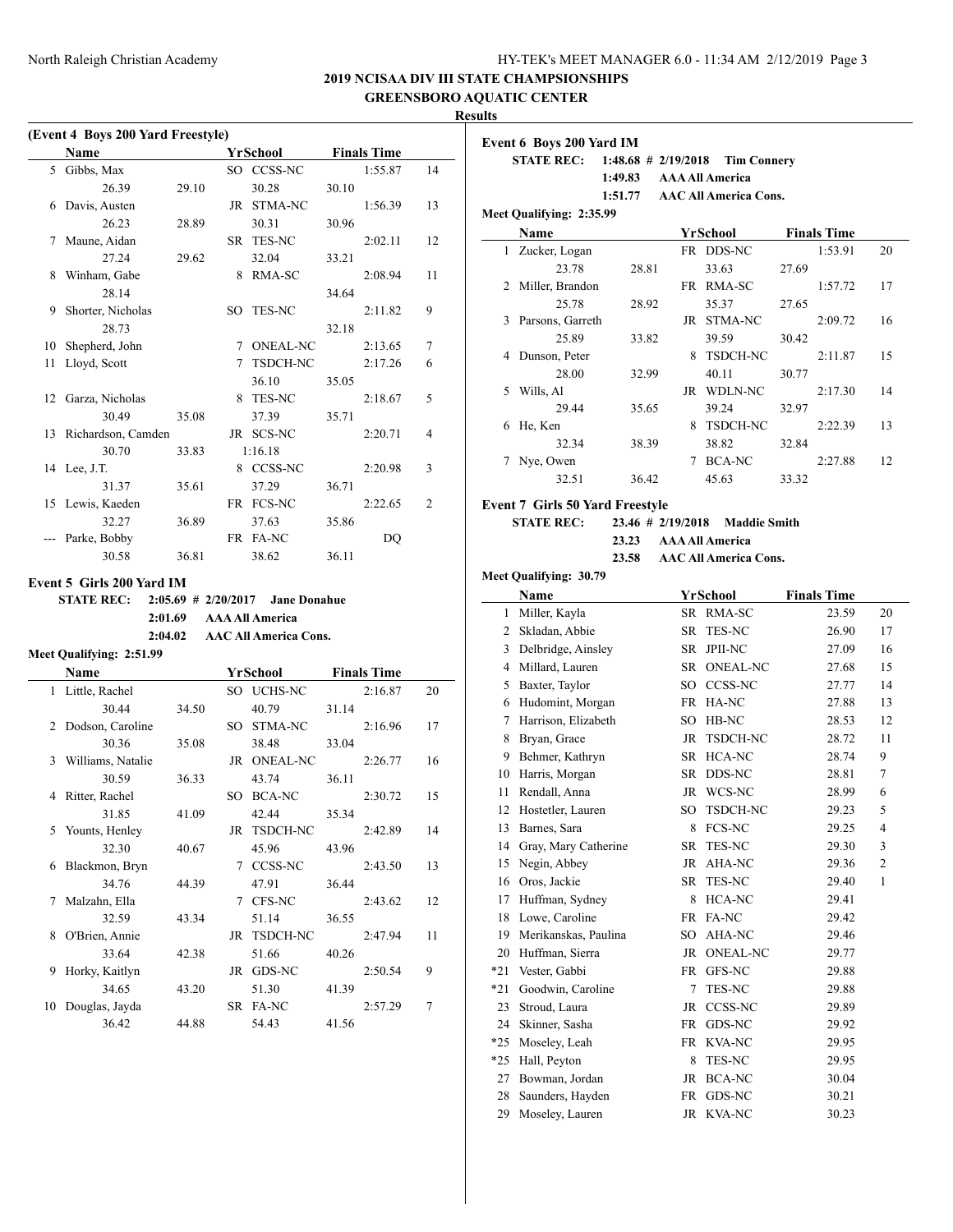# **2019 NCISAA DIV III STATE CHAMPSIONSHIPS**

**GREENSBORO AQUATIC CENTER**

**Results**

 $\overline{\phantom{0}}$ 

|    | <b>Name</b>         | YrSchool           | <b>Finals Time</b> |
|----|---------------------|--------------------|--------------------|
|    | 30 Grimm, Sarah     | FR GDS-NC          | 30.47              |
| 31 | Lee, Heather        | CCSS-NC<br>SO.     | 30.59              |
|    | 32 Barnwell, Amelia | <b>TBS-NC</b><br>8 | 30.63              |
| 33 | Hayden, Avery       | FR TSDCH-NC        | 30.64              |
|    | 34 Picard, Sydney   | SO AHA-NC          | 30.68              |
|    | 35 Morken, Inga     | JR TSDCH-NC        | 30.78              |
|    | 36 Connor, Grace    | JR HB-NC           | 30.99              |
| 37 | Goldaper, Nirel     | JR AHA-NC          | 31.36              |
|    | 38 O'Daniel, Grace  | SR WCDS-NC         | 31.79              |
| 39 | Pate, Perry         | FR HCA-NC          | 33.40              |

# **STATE REC: 21.07 # 2/11/2019 Duncan Charboneau**

**20.60 AAA All America**

**20.96 AAC All America Cons.**

#### **Meet Qualifying: 27.49**

|                | <b>Name</b>        |           | YrSchool       | <b>Finals Time</b> |                |
|----------------|--------------------|-----------|----------------|--------------------|----------------|
| 1              | Charboneau, Duncan |           | SR CFS-NC      | 21.07#             | 20             |
| $\overline{2}$ | Wang, Conner       | <b>JR</b> | TES-NC         | 21.89              | 17             |
| 3              | Valles, Jadon      | JR        | STMA-NC        | 22.56              | 16             |
| 4              | Fleming, Ted       | SR        | HA-NC          | 23.29              | 15             |
| 5              | Nord, Mattingly    |           | SR WCCS-NC     | 23.61              | 14             |
| 6              | Miller, Charlie    |           | SR RMA-SC      | 24.64              | 13             |
| 7              | Dees, Charlie      | SR        | WCDS-NC        | 25.08              | 12             |
| 8              | Bowser, Lucas      | <b>JR</b> | TES-NC         | 25.15              | 11             |
| 9              | Vanderlip, Michael | JR        | WCCS-NC        | 25.53              | 9              |
| 10             | Terrell, Coy       | FR        | <b>TAR-NC</b>  | 25.54              | $\tau$         |
| 11             | Miller, Slade      | JR        | WEST-NC        | 25.67              | 6              |
| 12             | Boucher, Jack      |           | SR RMA-SC      | 25.69              | 5              |
| 13             | Smith, Griff       | SR        | WEST-NC        | 25.72              | $\overline{4}$ |
| 14             | Flaherty, Luke     | SR        | GFS-NC         | 26.05              | 3              |
| 15             | Adams, David       | JR        | WEST-NC        | 26.12              | $\overline{c}$ |
| $*16$          | Cohen, Gaston      | SR        | AHA-NC         | 26.14              | 0.5            |
| $*16$          | Winslow, Tucker    | SO        | CCSS-NC        | 26.14              | 0.5            |
| 18             | Tedder, Alec       | JR        | TOS-NC         | 26.37              |                |
| 19             | Milano, Harrison   | <b>FR</b> | TES-NC         | 26.43              |                |
| 20             | Smith, Patrick     | <b>SR</b> | GFS-NC         | 26.55              |                |
| 21             | Folger, David      | JR        | KVA-NC         | 26.58              |                |
| 22             | Tucker, Stephen    | SR        | RMA-SC         | 26.63              |                |
| 23             | Russo, Seth        | SR        | WCCS-NC        | 26.64              |                |
| 24             | Boteach, Yosef     | JR        | AHA-NC         | 26.72              |                |
| 25             | Warren, Hunter     | <b>JR</b> | GDS-NC         | 26.82              |                |
| 26             | Johnson, Zack      | JR        | <b>UCHS-NC</b> | 26.88              |                |
| 27             | Winfield, Henry    | JR        | UCHS-NC        | 27.18              |                |
| 28             | Tringali, T        | SO        | GDS-NC         | 27.57              |                |
| 29             | Abell, Jason       | JR        | TES-NC         | 27.58              |                |
| 30             | Mitchell, Michael  | FR        | WCCS-NC        | 27.97              |                |
| 31             | Nelson, Eric       | <b>JR</b> | TSDCH-NC       | 28.09              |                |
| 32             | Furlough, Josh     | SR        | CCSS-NC        | 28.16              |                |
| 33             | De La Paz, Jake    | SO.       | DDS-NC         | 28.79              |                |
|                |                    |           |                |                    |                |

|   | <b>Event 9 Girls 100 Yard Butterfly</b><br><b>STATE REC:</b> |                      | 56.91 # 2/11/2019 Ana Johnson |                    |    |
|---|--------------------------------------------------------------|----------------------|-------------------------------|--------------------|----|
|   | <b>STATE REC:</b>                                            | $56.91 \# 2/19/2018$ | Amanda Hoffman                |                    |    |
|   |                                                              | 54.45                | <b>AAA All America</b>        |                    |    |
|   |                                                              | 55.63                | <b>AAC All America Cons.</b>  |                    |    |
|   | Meet Qualifying: 1:22.99                                     |                      |                               |                    |    |
|   | Name                                                         |                      | YrSchool                      | <b>Finals Time</b> |    |
|   | 1 Watson, Dana                                               |                      | JR HCA-NC                     | 1:04.31            | 20 |
|   | 29.72                                                        | 34.59                |                               |                    |    |
|   | 2 Epps, Natalie                                              |                      | SR TSDCH-NC                   | 1:06.68            | 17 |
|   | 29.97                                                        | 36.71                |                               |                    |    |
| 3 | Kelty, Sarah                                                 |                      | JR UCHS-NC                    | 1:07.78            | 16 |
|   | 30.08                                                        | 37.70                |                               |                    |    |
|   | 4 Ratcliff, Charlotte                                        |                      | JR DDS-NC                     | 1:10.24            | 15 |
|   | 30.99                                                        | 39.25                |                               |                    |    |
|   | 5 Coble, Madelyn                                             |                      | FR TES-NC                     | 1:12.81            | 14 |
|   | 34.56                                                        | 38.25                |                               |                    |    |
|   | 6 Malzahn, Ella                                              |                      | 7 CFS-NC                      | 1:13.42            | 13 |
|   | 32.46                                                        | 40.96                |                               |                    |    |
| 7 | Huffman, Sierra                                              |                      | JR ONEAL-NC                   | 1:17.93            | 12 |
|   | 34.93                                                        | 43.00                |                               |                    |    |
| 8 | Briggs, Sidney                                               |                      | FR WEST-NC                    | 1:18.53            | 11 |
|   | 35.66                                                        | 42.87                |                               |                    |    |
| 9 | Hodges, Kaitlin                                              |                      | JR STMA-NC                    | 1:22.48            | 9  |
|   | 37.02                                                        | 45.46                |                               |                    |    |
|   | 10 Wheatley, Maggie                                          |                      | JR WEST-NC                    | 1:26.06            | 7  |
|   | 37.56                                                        | 48.50                |                               |                    |    |
|   | <b>Event 10 Boys 100 Yard Butterfly</b>                      |                      |                               |                    |    |
|   | <b>STATE REC:</b>                                            | $50.40$ # 2/15/2016  | <b>Collier Cobb</b>           |                    |    |
|   |                                                              | 48.96                | <b>AAA All America</b>        |                    |    |

**50.03 AAC All America Cons.**

**Meet Qualifying: 1:15.99**

 $\overline{\phantom{a}}$ 

|              | Name                 |       | YrSchool    | <b>Finals Time</b> |      |
|--------------|----------------------|-------|-------------|--------------------|------|
| $\mathbf{1}$ | Wang, Conner         |       | JR TES-NC   | 51.91              | 20   |
|              | 24.00                | 27.91 |             |                    |      |
| $*2$         | Parsons, Garreth     |       | JR STMA-NC  | 53.53              | 16.5 |
|              | 25.03                | 28.50 |             |                    |      |
| $*2$         | Jones, Charlie       |       | FR TES-NC   | 53.53              | 16.5 |
|              | 25.52                | 28.01 |             |                    |      |
|              | 4 Bowman, Chris      |       | SR GDS-NC   | 53.62              | 15   |
|              | 25.07                | 28.55 |             |                    |      |
| 5.           | Jernigan, Tanner     |       | SR RMA-SC   | 55.66              | 14   |
|              | 25.40                | 30.26 |             |                    |      |
| 6            | Walters, Antonio     |       | SR BCA-NC   | 59.04              | 13   |
|              | 26.47                | 32.57 |             |                    |      |
| 7            | Nicholson, Cole      |       | JR TSDCH-NC | 1:03.06            | 12   |
|              | 27.50                | 35.56 |             |                    |      |
| 8            | Price, Charlie       |       | SR TOS-NC   | 1:03.88            | 11   |
|              | 29.17                | 34.71 |             |                    |      |
| 9.           | Merryman, Bobby      |       | SO DDS-NC   | 1:05.11            | 9    |
|              | 29.50                | 35.61 |             |                    |      |
|              | 10 Edmondson, Cairns |       | JR WCDS-NC  | 1:05.14            | 7    |
|              | 29.63                | 35.51 |             |                    |      |
| 11           | Buchanan, Daniel     |       | JR FA-NC    | 1:05.41            | 6    |
|              | 29.63                | 35.78 |             |                    |      |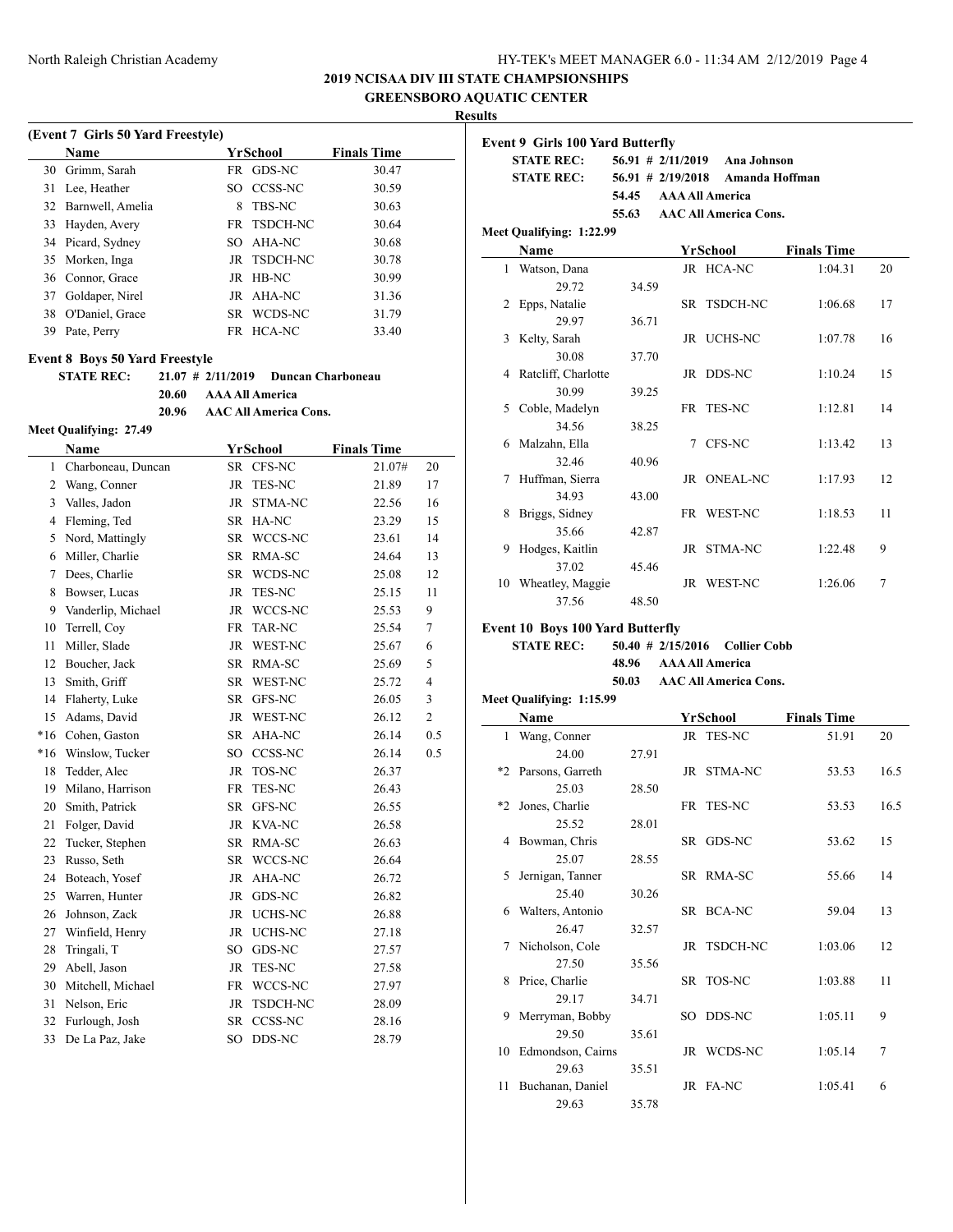# **2019 NCISAA DIV III STATE CHAMPSIONSHIPS GREENSBORO AQUATIC CENTER**

# **Results**

|    | (Event 10 Boys 100 Yard Butterfly) |       |   |                 |                    |                |  |  |  |  |  |  |
|----|------------------------------------|-------|---|-----------------|--------------------|----------------|--|--|--|--|--|--|
|    | Name                               |       |   | YrSchool        | <b>Finals Time</b> |                |  |  |  |  |  |  |
|    | 12 Goldner, Diego                  |       |   | SO TES-NC       | 1:09.55            | 5              |  |  |  |  |  |  |
|    | 30.55                              | 39.00 |   |                 |                    |                |  |  |  |  |  |  |
| 13 | Smith, Carter                      |       |   | SR TOS-NC       | 1:11.21            | $\overline{4}$ |  |  |  |  |  |  |
|    | 31.44                              | 39.77 |   |                 |                    |                |  |  |  |  |  |  |
|    | 14 Morrison, Cameron               |       |   | FR FCS-NC       | 1:11.86            | 3              |  |  |  |  |  |  |
|    | 32.42                              | 39.44 |   |                 |                    |                |  |  |  |  |  |  |
| 15 | Abell, Jason                       |       |   | JR TES-NC       | 1:12.29            | $\overline{c}$ |  |  |  |  |  |  |
|    | 33.17                              | 39.12 |   |                 |                    |                |  |  |  |  |  |  |
|    | 16 Lloyd, Scott                    |       | 7 | <b>TSDCH-NC</b> | 1:13.86            | 1              |  |  |  |  |  |  |
|    | 33.45                              | 40.41 |   |                 |                    |                |  |  |  |  |  |  |
| 17 | Whitfield, Stephen                 |       |   | JR WCS-NC       | 1:18.43            |                |  |  |  |  |  |  |
|    | 34.00                              | 44.43 |   |                 |                    |                |  |  |  |  |  |  |
| 18 | Joyner, Jacob                      |       |   | FR FCS-NC       | 1:18.57            |                |  |  |  |  |  |  |
|    | 35.27                              | 43.30 |   |                 |                    |                |  |  |  |  |  |  |
| 19 | Jennings, Riley                    |       |   | SR GFS-NC       | 1:19.29            |                |  |  |  |  |  |  |
|    | 34.54                              | 44.75 |   |                 |                    |                |  |  |  |  |  |  |

#### **Event 11 Girls 100 Yard Freestyle**

**STATE REC: 50.57 # 2/15/2016 Virginia Marsh 50.29 AAA All America**

**51.13 AAC All America Cons.**

# **Meet Qualifying: 1:10.99**

|              | Name                 |       | YrSchool  |                 | <b>Finals Time</b> |                |
|--------------|----------------------|-------|-----------|-----------------|--------------------|----------------|
| $\mathbf{1}$ | Miller, Kayla        |       |           | SR RMA-SC       | 50.91              | <b>AAC</b>     |
|              | 24.57                | 26.34 |           |                 |                    |                |
| 2            | Burns, Hannah        |       |           | SR ONEAL-NC     | 52.68              | 17             |
|              | 25.16                | 27.52 |           |                 |                    |                |
| 3            | Inge, Bethany        |       | FR        | <b>TAR-NC</b>   | 57.19              | 16             |
|              | 27.41                | 29.78 |           |                 |                    |                |
| 4            | Manning, Skylar      |       | 8         | WEST-NC         | 1:00.22            | 15             |
|              | 28.07                | 32.15 |           |                 |                    |                |
| 5            | Delbridge, Ainsley   |       |           | SR JPII-NC      | 1:01.96            | 14             |
|              | 29.20                | 32.76 |           |                 |                    |                |
| 6            | George, Ruby         |       | 8         | CFCA-NC         | 1:02.21            | 13             |
|              | 30.09                | 32.12 |           |                 |                    |                |
| 7            | Baxter, Taylor       |       | SO.       | CCSS-NC         | 1:02.30            | 12             |
| 8            | Kelty, Sarah         |       | <b>JR</b> | <b>UCHS-NC</b>  | 1:02.44            | 11             |
|              | 30.14                | 32.30 |           |                 |                    |                |
| 9            | O'Leary, Kaleigh     |       | FR        | <b>ONEAL-NC</b> | 1:02.66            | 9              |
| 10           | Coates, Alexis       |       | 7         | <b>ONEAL-NC</b> | 1:03.06            | 7              |
|              | 29.77                | 33.29 |           |                 |                    |                |
| 11           | Stone, Channing      |       | 7         | <b>TAR-NC</b>   | 1:03.53            | 6              |
| 12           | West, Stella         |       | 7         | <b>TAR-NC</b>   | 1:03.67            | 5              |
|              | 30.47                | 33.20 |           |                 |                    |                |
| 13           | Wang, Emma           |       | FR        | <b>TES-NC</b>   | 1:04.09            | $\overline{4}$ |
|              | 30.73                | 33.36 |           |                 |                    |                |
| 14           | Harrison, Elizabeth  |       | SO.       | HB-NC           | 1:04.44            | 3              |
|              | 29.59                | 34.85 |           |                 |                    |                |
| 15           | Rendall, Anna        |       | <b>JR</b> | WCS-NC          | 1:04.75            | $\overline{c}$ |
|              | 30.41                | 34.34 |           |                 |                    |                |
| 16           | Lavely, Ava          |       | 7         | RMA-SC          | 1:05.11            | 1              |
|              | 30.91                | 34.20 |           |                 |                    |                |
| 17           | Gray, Mary Catherine |       | SR        | <b>TES-NC</b>   | 1:05.49            |                |
| 18           | Forsht, Holly        |       | JR        | HA-NC           | 1:05.70            |                |
|              | 31.19                | 34.51 |           |                 |                    |                |

|     | 19 Jolly, Kirsten        |       |    | SR WCCS-NC  | 1:05.87 |
|-----|--------------------------|-------|----|-------------|---------|
|     | 20 Huffman, Sydney       |       |    | 8 HCA-NC    | 1:05.93 |
|     | 31.55<br>34.38           |       |    |             |         |
| 21  | Blackmon, Bryn           |       |    | 7 CCSS-NC   | 1:06.08 |
|     | 31.69                    | 34.39 |    |             |         |
|     | 22 Negin, Abbey          |       |    | JR AHA-NC   | 1:06.43 |
|     | 30.73                    | 35.70 |    |             |         |
| 23  | Oros, Jackie             |       |    | SR TES-NC   | 1:06.84 |
|     | 31.33                    | 35.51 |    |             |         |
|     | 24 Higbea, Hannah        |       |    | FR DDS-NC   | 1:06.93 |
|     | 25 Saunders, Hayden      |       |    | FR GDS-NC   | 1:07.04 |
|     | 31.95                    | 35.09 |    |             |         |
| 26  | Hayden, Avery            |       |    | FR TSDCH-NC | 1:07.05 |
|     | 32.21                    | 34.84 |    |             |         |
| 27  | Teper, Mackenzie         |       |    | SO AHA-NC   | 1:07.48 |
|     | *28 Grimm, Sarah         |       |    | FR GDS-NC   | 1:07.59 |
|     | *28 Merikanskas, Paulina |       |    | SO AHA-NC   | 1:07.59 |
|     | 31.45                    |       |    |             |         |
|     |                          | 36.14 |    |             |         |
| 30  | Douglas, Jayda           |       |    | SR FA-NC    | 1:07.77 |
|     | 32.45                    | 35.32 |    |             |         |
| 31  | Meyer-Braun, Lucy        |       |    | 8 WEST-NC   | 1:07.83 |
|     | 32.11                    | 35.72 |    |             |         |
|     | 32 Bowman, Jordan        |       |    | JR BCA-NC   | 1:08.24 |
|     | 32.41                    | 35.83 |    |             |         |
|     | 33 Shedd, Ashlee         |       | 8  | GDS-NC      | 1:08.66 |
|     | 32.74                    | 35.92 |    |             |         |
|     | 34 Griffith, Emme        |       |    | SR TSDCH-NC | 1:09.34 |
|     | 32.53                    | 36.81 |    |             |         |
|     | 35 Moseley, Ashley       |       |    | FR FCS-NC   | 1:09.52 |
|     | 32.90                    | 36.62 |    |             |         |
|     | 36 Barron, Lilly         |       | 8  | TSDCH-NC    | 1:09.59 |
|     | 37 Vester, Gabbi         |       | FR | GFS-NC      | 1:09.81 |
|     | 34.26                    | 35.55 |    |             |         |
| 38  | Hodges, Grace            |       |    | SO STMA-NC  | 1:09.94 |
|     | 33.72                    | 36.22 |    |             |         |
|     | 39 Hamilton, Andria      |       |    | FR FA-NC    | 1:10.09 |
|     | 33.45                    | 36.64 |    |             |         |
|     | *40 McCormick, Charlotte |       |    | SO STMA-NC  | 1:10.15 |
|     | 33.24                    | 36.91 |    |             |         |
| *40 | Wallwork, Isabel         |       | FR | GDS-NC      | 1:10.15 |
|     | 33.43                    | 36.72 |    |             |         |
|     | 42 Moseley, Lauren       |       |    | JR KVA-NC   | 1:10.25 |
|     | 32.72                    | 37.53 |    |             |         |
| 43  | Davis, Riley             |       |    | 7 CCSS-NC   | 1:10.30 |
|     | 33.82                    | 36.48 |    |             |         |
| 44  | Connor, Grace            |       |    | JR HB-NC    | 1:10.44 |
|     | 33.41                    | 37.03 |    |             |         |
|     | 45 Mosu, Alexis          |       | FR | TSDCH-NC    | 1:10.49 |
|     | 46 Lee, Heather          |       |    | SO CCSS-NC  | 1:10.58 |
| 47  | Sidden, Sarah            |       |    | 8 FCS-NC    | 1:10.70 |
|     | 32.37                    | 38.33 |    |             |         |
| 48  | Taylor, Abby             |       |    | JR FCS-NC   | 1:10.76 |
|     | 33.84                    | 36.92 |    |             |         |
| 49  | Hepp, Grace              |       |    | SO CCSS-NC  | 1:10.89 |
|     | 33.90                    | 36.99 |    |             |         |
| 50  | O'Daniel, Grace          |       |    | SR WCDS-NC  | 1:11.15 |
|     | 33.64                    | 37.51 |    |             |         |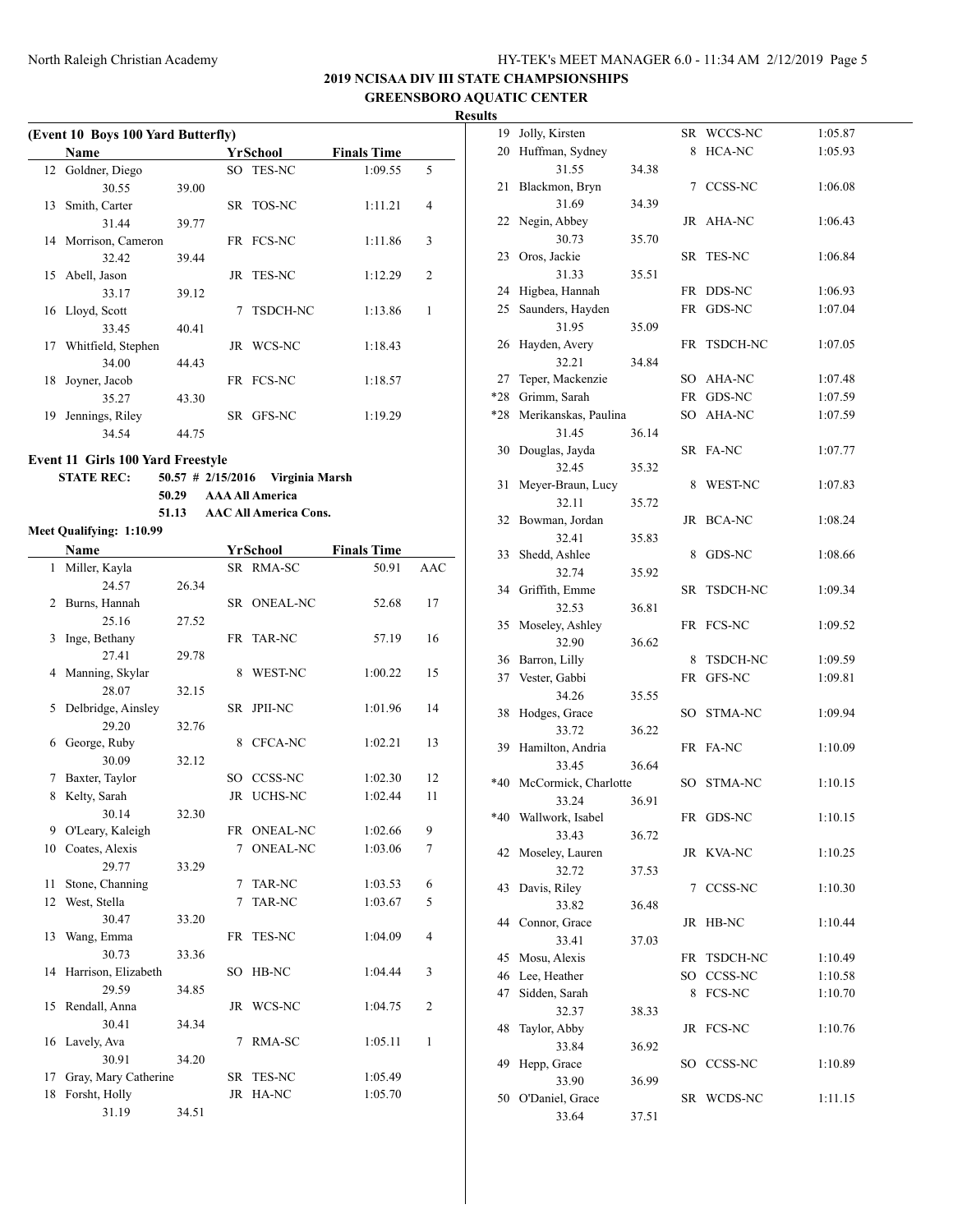**2019 NCISAA DIV III STATE CHAMPSIONSHIPS GREENSBORO AQUATIC CENTER**

**Results**

|     | (Event 11 Girls 100 Yard Freestyle) |       |     |                  |                    |  |  |  |  |  |
|-----|-------------------------------------|-------|-----|------------------|--------------------|--|--|--|--|--|
|     | Name                                |       |     | YrSchool         | <b>Finals Time</b> |  |  |  |  |  |
| 51  | Gerber, Sara                        |       | SO. | <b>TES-NC</b>    | 1:11.22            |  |  |  |  |  |
|     | 33.79                               | 37.43 |     |                  |                    |  |  |  |  |  |
|     | 52 Morken, Inga                     |       |     | JR TSDCH-NC      | 1:11.33            |  |  |  |  |  |
|     | 33.53                               | 37.80 |     |                  |                    |  |  |  |  |  |
| 53  | Swisher, Sam                        |       |     | SR UCHS-NC       | 1:11.50            |  |  |  |  |  |
|     | 33.83                               | 37.67 |     |                  |                    |  |  |  |  |  |
|     | 54 Low, Addie                       |       |     | JR TSDCH-NC      | 1:11.58            |  |  |  |  |  |
|     | 34.15                               | 37.43 |     |                  |                    |  |  |  |  |  |
| 55. | duPreez, Anika                      |       |     | BCA-NC           | 1:11.73            |  |  |  |  |  |
|     | 35.31                               | 36.42 |     |                  |                    |  |  |  |  |  |
| 56  | Sanford, Elizabeth                  |       | SR. | GDS-NC           | 1:11.93            |  |  |  |  |  |
| 57  | Clark, Emily                        |       |     | <b>JR BCA-NC</b> | 1:12.19            |  |  |  |  |  |
|     | 34.48                               | 37.71 |     |                  |                    |  |  |  |  |  |
|     |                                     |       |     |                  |                    |  |  |  |  |  |

**Event 12 Boys 100 Yard Freestyle**

### **STATE REC: 47.16 # 2/21/2007 Greg Doughty 44.99 AAA All America**

**45.78 AAC All America Cons.**

# **Meet Qualifying: 1:03.99**

|              | Name               |       |           | YrSchool       | <b>Finals Time</b> |                |
|--------------|--------------------|-------|-----------|----------------|--------------------|----------------|
| $\mathbf{1}$ | Charboneau, Duncan |       |           | SR CFS-NC      | 47.24              | 20             |
|              | 22.30              | 24.94 |           |                |                    |                |
| 2            | Benson, Raleigh    |       |           | FR WCDS-NC     | 49.21              | 17             |
|              | 23.09              | 26.12 |           |                |                    |                |
| 3            | George, Spencer    |       |           | JR CFCA-NC     | 50.12              | 16             |
|              | 24.09              | 26.03 |           |                |                    |                |
| 4            | Bandy, Stephen     |       |           | SO FCS-NC      | 50.48              | 15             |
|              | 23.80              | 26.68 |           |                |                    |                |
| 5            | Valles, Jadon      |       | JR        | STMA-NC        | 51.20              | 14             |
|              | 23.74              | 27.46 |           |                |                    |                |
| 6            | Nord, Mattingly    |       |           | SR WCCS-NC     | 51.88              | 13             |
|              | 24.27              | 27.61 |           |                |                    |                |
| 7            | Fleming, Ted       |       | <b>SR</b> | HA-NC          | 54.14              | 12             |
|              | 25.78              | 28.36 |           |                |                    |                |
| 8            | Bowser, Lucas      |       | JR        | <b>TES-NC</b>  | 54.74              | 11             |
|              | 26.49              | 28.25 |           |                |                    |                |
| 9.           | Walters, Antonio   |       |           | SR BCA-NC      | 54.95              | 9              |
|              | 26.07              | 28.88 |           |                |                    |                |
| 10           | Spencer, Davis     |       | JR        | GDS-NC         | 56.13              | 7              |
|              | 26.34              | 29.79 |           |                |                    |                |
| 11           | Nicholson, Cole    |       | JR        | TSDCH-NC       | 56.93              | 6              |
|              | 27.09              | 29.84 |           |                |                    |                |
| 12           | Milano, Harrison   |       | FR        | <b>TES-NC</b>  | 57.79              | 5              |
|              | 27.88              | 29.91 |           |                |                    |                |
| 13           | Dees, Charlie      |       |           | SR WCDS-NC     | 58.25              | 4              |
|              | 27.20              | 31.05 |           |                |                    |                |
| 14           | Vanderlip, Michael |       | JR        | WCCS-NC        | 58.92              | 3              |
|              | 28.09              | 30.83 |           |                |                    |                |
| 15           | Boucher, Jack      |       |           | SR RMA-SC      | 58.96              | $\overline{2}$ |
|              | 27.99              | 30.97 |           |                |                    |                |
|              | 16 Richardson, Tim |       |           | SO ONEAL-NC    | 59.32              | $\mathbf{1}$   |
|              | 27.92              | 31.40 |           |                |                    |                |
| 17           | Winslow, Tucker    |       | SO.       | <b>CCSS-NC</b> | 59.77              |                |
|              | 28.40              | 31.37 |           |                |                    |                |

| 18 | Terrell, Coy       |       | FR  | TAR-NC     | 59.90   |
|----|--------------------|-------|-----|------------|---------|
|    | 27.98              | 31.92 |     |            |         |
| 19 | Cohen, Gaston      |       | SR  | AHA-NC     | 1:00.03 |
|    | 28.80              | 31.23 |     |            |         |
| 20 | Merryman, Bobby    |       |     | SO DDS-NC  | 1:00.10 |
|    | 28.97              | 31.13 |     |            |         |
| 21 | Flaherty, Luke     |       | SR  | GFS-NC     | 1:00.63 |
|    | 29.29              | 31.34 |     |            |         |
| 22 | Winfield, Henry    |       |     | JR UCHS-NC | 1:00.66 |
|    | 28.92              | 31.74 |     |            |         |
| 23 | Dickerhoff, Reese  |       |     | SR FA-NC   | 1:00.71 |
|    | 29.28              | 31.43 |     |            |         |
| 24 | Boteach, Yosef     |       | JR. | AHA-NC     | 1:01.04 |
|    | 30.19              | 30.85 |     |            |         |
| 25 | Folger, David      |       |     | JR KVA-NC  | 1:01.15 |
| 26 | Smith, Owen        |       | JR  | FA-NC      | 1:01.30 |
|    | 29.36              | 31.94 |     |            |         |
| 27 | Adams, David       |       |     | JR WEST-NC | 1:01.37 |
|    | 28.63              | 32.74 |     |            |         |
|    | 28 Garrett, James  |       |     | SO BCA-NC  | 1:01.40 |
|    | 29 Garza, Nicholas |       | 8   | TES-NC     | 1:01.42 |
|    | 29.16              | 32.26 |     |            |         |
|    | 30 Russo, Seth     |       | SR  | WCCS-NC    | 1:01.57 |
|    | 31 Tedder, Alec    |       |     | JR TOS-NC  | 1:01.58 |
|    | 32 Cabral, David   |       |     | SR UCHS-NC | 1:01.61 |
|    | 33 Lee, J.T.       |       | 8   | CCSS-NC    | 1:01.81 |
|    | 29.00              | 32.81 |     |            |         |
| 34 | Smith, Patrick     |       | SR  | GFS-NC     | 1:02.12 |
|    | 29.56              | 32.56 |     |            |         |
| 35 | Johnson, Zack      |       | JR  | UCHS-NC    | 1:02.24 |
|    | 29.17              | 33.07 |     |            |         |
| 36 | Whitfield, Stephen |       |     | JR WCS-NC  | 1:03.72 |
|    | 30.78              | 32.94 |     |            |         |
| 37 | Morrison, Cameron  |       |     | FR FCS-NC  | 1:03.94 |
|    | 31.40              | 32.54 |     |            |         |
| 38 | Furlough, Josh     |       | SR  | CCSS-NC    | 1:04.03 |
| 39 | Mitchell, Michael  |       | FR  | WCCS-NC    | 1:04.43 |
|    | 30.04              | 34.39 |     |            |         |
| 40 | Hunsucker, Tate    |       | SR  | SCS-NC     | 1:06.05 |
|    | 29.90              | 36.15 |     |            |         |

**Event 13 Girls 500 Yard Freestyle**

### **STATE REC: 4:57.30 # 2/21/2006 Kassia Shishkoff 4:52.26 AAA All America 4:57.09 AAC All America Cons.**

|   | <b>Name</b>  |       | YrSchool    |       | <b>Finals Time</b> |    |
|---|--------------|-------|-------------|-------|--------------------|----|
|   | Watson, Dana |       | JR HCA-NC   |       | 5:36.35            | 20 |
|   | 30.47        |       |             | 34.00 |                    |    |
|   | 34.62        |       |             |       |                    |    |
|   |              | 33.35 |             |       |                    |    |
| 2 | Blair, Katie |       | SR TSDCH-NC |       | 5:38.79            | 17 |
|   | 29.20        | 32.32 | 33.37       | 34.25 |                    |    |
|   | 34.47        | 34.88 | 35.30       | 35.18 |                    |    |
|   | 34.86        | 34.96 |             |       |                    |    |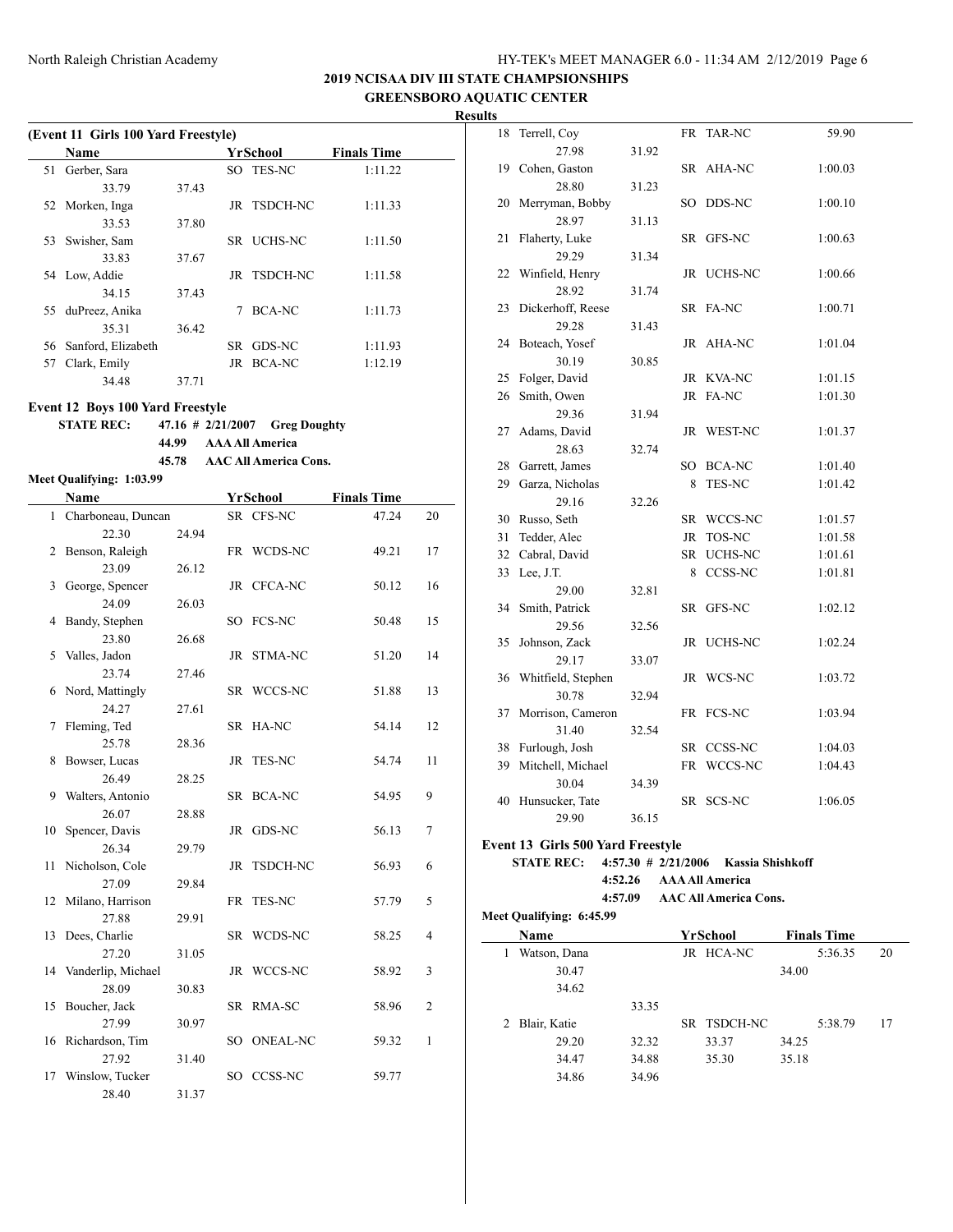**2019 NCISAA DIV III STATE CHAMPSIONSHIPS**

**GREENSBORO AQUATIC CENTER Results**

|                                     |         |                                  |       |                    |    | ixesuits                                |         |                                         |       |                    |        |
|-------------------------------------|---------|----------------------------------|-------|--------------------|----|-----------------------------------------|---------|-----------------------------------------|-------|--------------------|--------|
| (Event 13 Girls 500 Yard Freestyle) |         |                                  |       |                    |    | 8 Nye, Owen                             |         | 7 BCA-NC                                |       | 5:42.67            | 11     |
| Name                                |         | YrSchool                         |       | <b>Finals Time</b> |    | 31.13                                   | 34.31   | 34.61                                   | 35.53 |                    |        |
| 3 Bayle, Lauren                     |         | SR TAR-NC                        |       | 5:59.58            | 16 | 34.62                                   | 34.53   | 35.27                                   | 34.55 |                    |        |
| 30.71                               | 34.86   | 35.70                            | 36.09 |                    |    | 34.82                                   | 33.30   |                                         |       |                    |        |
| 36.77                               | 37.06   | 37.18                            | 37.11 |                    |    | 9 Wilson, Thomas                        |         | SR FCS-NC                               |       | 6:00.99            | 9      |
| 37.67                               | 36.43   |                                  |       |                    |    | 30.32                                   | 33.68   | 35.09                                   |       |                    |        |
| 4 Millard, Lauren                   |         | SR ONEAL-NC                      |       | 6:18.21            | 15 |                                         |         |                                         | 38.54 |                    |        |
| 31.33                               | 35.42   | 37.43                            | 38.15 |                    |    | 37.82                                   | 34.66   |                                         |       |                    |        |
| 38.78                               | 39.65   | 39.62                            | 39.33 |                    |    | 10 Miller, Slade                        |         | JR WEST-NC                              |       | 6:16.65            | 7      |
| 1:18.50                             |         |                                  |       |                    |    | 32.66                                   | 35.92   | 38.04                                   | 38.57 |                    |        |
| 5 O'Brien, Annie                    |         | JR TSDCH-NC                      |       | 6:39.73            | 14 | 39.71                                   | 39.12   | 39.53                                   | 37.75 |                    |        |
| 31.78                               | 36.86   | 40.75                            | 42.28 |                    |    | 38.38                                   | 36.97   |                                         |       |                    |        |
| 41.21                               | 41.35   | 41.33                            | 41.73 |                    |    | 11 Lindsay, Jeff                        |         | JR TSDCH-NC                             |       | 6:51.26            | 6      |
| 42.60                               | 39.84   |                                  |       |                    |    | 34.28                                   | 36.49   |                                         |       |                    |        |
| 6 Hudomint, Morgan                  |         | FR HA-NC                         |       | 6:41.31            | 13 | 43.37                                   | 43.53   | 43.79                                   | 43.70 |                    |        |
|                                     |         |                                  |       |                    |    | 1:22.13                                 | 0.27    |                                         |       |                    |        |
| 34.59                               |         |                                  |       |                    |    |                                         |         |                                         |       |                    |        |
| 41.89                               | 42.10   |                                  |       |                    |    | Event 15 Girls 200 Yard Freestyle Relay |         |                                         |       |                    |        |
| 41.43                               | 36.06   |                                  |       |                    |    | <b>STATE REC:</b>                       |         | $1:43.30 \# 2/19/2018$ Caldwell Academy |       |                    |        |
| 7 Ratcliff, Charlotte               |         | JR DDS-NC                        |       | 6:44.52            | 12 | L Smith, M Spohn, A Cranford, M Smith   |         |                                         |       |                    |        |
| 33.40                               | 37.59   | 40.59                            | 40.86 |                    |    |                                         | 1:35.50 | <b>AAA All America</b>                  |       |                    |        |
| 42.20                               | 42.13   | 42.41                            | 42.79 |                    |    |                                         | 1:37.16 | <b>AAC All America Cons.</b>            |       |                    |        |
| 41.82                               | 40.73   |                                  |       |                    |    | <b>Team</b>                             |         | Relay                                   |       | <b>Finals Time</b> |        |
| Event 14 Boys 500 Yard Freestyle    |         |                                  |       |                    |    | 1 ONEAL-NC                              |         | A                                       |       | 1:49.20            | 40     |
| <b>STATE REC:</b>                   |         | 4:30.39 # $2/11/2019$ Owen Lloyd |       |                    |    | 1) Burns, Hannah SR                     |         | 2) O'Leary, Kaleigh FR                  |       |                    |        |
|                                     | 4:28.75 | <b>AAA All America</b>           |       |                    |    | 3) Williams, Natalie JR                 |         | 4) Millard, Lauren SR                   |       |                    |        |
|                                     | 4:33.39 | <b>AAC All America Cons.</b>     |       |                    |    | 24.77                                   | 28.70   | 27.90                                   | 27.83 |                    |        |
| Meet Qualifying: 6:25.99            |         |                                  |       |                    |    | 2 TES-NC                                |         | A                                       |       | 1:53.12            | 34     |
| Name                                |         | <b>YrSchool</b>                  |       | <b>Finals Time</b> |    | 1) Quinn, Addien FR                     |         | 2) Gray, Mary Catherine SR              |       |                    |        |
|                                     |         |                                  |       |                    |    | 3) Wang, Emma FR                        |         | 4) Skladan, Abbie SR                    |       |                    |        |
| 1 Lloyd, Owen                       |         | JR TSDCH-NC                      |       | 4:30.39# AAC       |    | 27.64                                   | 28.90   | 29.55                                   | 27.03 |                    |        |
| 24.40                               | 26.82   | 27.29                            | 27.50 |                    |    | 3 RMA-SC                                |         | A                                       |       | 1:57.18            | 32     |
| 27.47                               | 27.47   | 27.35                            | 27.75 |                    |    | 1) Lavely, Ava 7                        |         | 2) Newton, Virginia Grey SO             |       |                    |        |
| 27.73                               | 26.61   |                                  |       |                    |    | 3) Chafin, Mary Ferrell 8               |         | 4) Miller, Kayla SR                     |       |                    |        |
| 2 Zucker, Logan                     |         | FR DDS-NC                        |       | 4:37.33            | 17 | 29.76                                   | 31.43   | 31.78                                   | 24.21 |                    |        |
| 24.80                               | 27.06   | 27.45                            | 27.76 |                    |    | 4 TSDCH-NC                              |         | A                                       |       | 1:58.07            | 30     |
| 28.01                               | 28.35   | 28.42                            | 28.90 |                    |    | 1) Morken, Inga JR                      |         | 2) Griffith, Emme SR                    |       |                    |        |
| 28.74                               | 27.84   |                                  |       |                    |    | 3) Hostetler, Lauren SO                 |         | 4) Bryan, Grace JR                      |       |                    |        |
| 3 Little, Tommy                     |         | SR UCHS-NC                       |       | 4:51.86            | 16 | 30.27                                   | 30.33   | 29.53                                   | 27.94 |                    |        |
| 26.27                               | 28.45   | 29.61                            | 29.74 |                    |    | 5 HCA-NC                                |         | A                                       |       | 2:01.44            | $28\,$ |
| 29.39                               | 29.65   | 30.07                            | 30.17 |                    |    | 1) Pate, Perry FR                       |         | 2) Huffman, Sydney 8                    |       |                    |        |
| 29.71                               | 28.80   |                                  |       |                    |    | 3) Behmer, Kathryn SR                   |         | 4) Watson, Dana JR                      |       |                    |        |
| 4 Jones, Charlie                    |         | FR TES-NC                        |       | 5:05.39            | 15 | 34.26                                   | 30.44   | 29.41                                   | 27.33 |                    |        |
| 26.82                               | 29.61   | 30.75                            | 30.85 |                    |    | 6 CCSS-NC                               |         | $\mathbf A$                             |       | 2:02.27            | 26     |
| 31.41                               | 31.76   | 31.46                            | 31.73 |                    |    | 1) Lee, Heather SO                      |         | 2) Verhaeghe, Emily Reese 8             |       |                    |        |
| 31.30                               | 29.70   |                                  |       |                    |    | 3) Hepp, Grace SO                       |         | 4) Stroud, Laura JR                     |       |                    |        |
| 5 McMillan, Tyler                   |         | JR GDS-NC                        |       | 5:11.48            | 14 | 30.62                                   | 30.86   | 31.35                                   | 29.44 |                    |        |
| 27.49                               | 30.95   |                                  |       |                    |    | 7 STMA-NC                               |         | A                                       |       | 2:03.56            | 24     |
| 31.76                               | 31.72   | 31.91                            | 32.25 |                    |    | 1) Hodges, Kaitlin JR                   |         | 2) Hodges, Grace SO                     |       |                    |        |
| 31.62                               | 30.88   |                                  |       |                    |    |                                         |         |                                         |       |                    |        |
| 6 Gibbs, Max                        |         | SO CCSS-NC                       |       | 5:15.46            | 13 | 3) Thilman, Graceanne JR<br>31.67       |         | 4) Dodson, Caroline SO                  |       |                    |        |
| 27.32                               | 30.34   | 31.37                            | 31.94 |                    |    | 8 GDS-NC                                | 32.97   | 33.46                                   | 25.46 |                    |        |
| 32.18                               | 32.28   | 32.67                            | 32.70 |                    |    |                                         |         | A                                       |       | 2:04.25            | 22     |
| 32.85                               | 31.81   |                                  |       |                    |    | 1) Saunders, Hayden FR                  |         | 2) Horky, Kaitlyn JR                    |       |                    |        |
| 7 Mulligan, Conor                   |         | SR STMA-NC                       |       | 5:35.82            | 12 | 3) Skinner, Sasha FR                    |         | 4) Grimm, Sarah FR                      |       |                    |        |
| 26.96                               | 30.82   | 32.66                            | 33.88 |                    |    | 30.60                                   | 30.72   | 32.28                                   | 30.65 |                    |        |
| 34.61                               | 35.24   | 35.75                            | 36.36 |                    |    |                                         |         |                                         |       |                    |        |
|                                     |         |                                  |       |                    |    |                                         |         |                                         |       |                    |        |
| 35.56                               | 33.98   |                                  |       |                    |    |                                         |         |                                         |       |                    |        |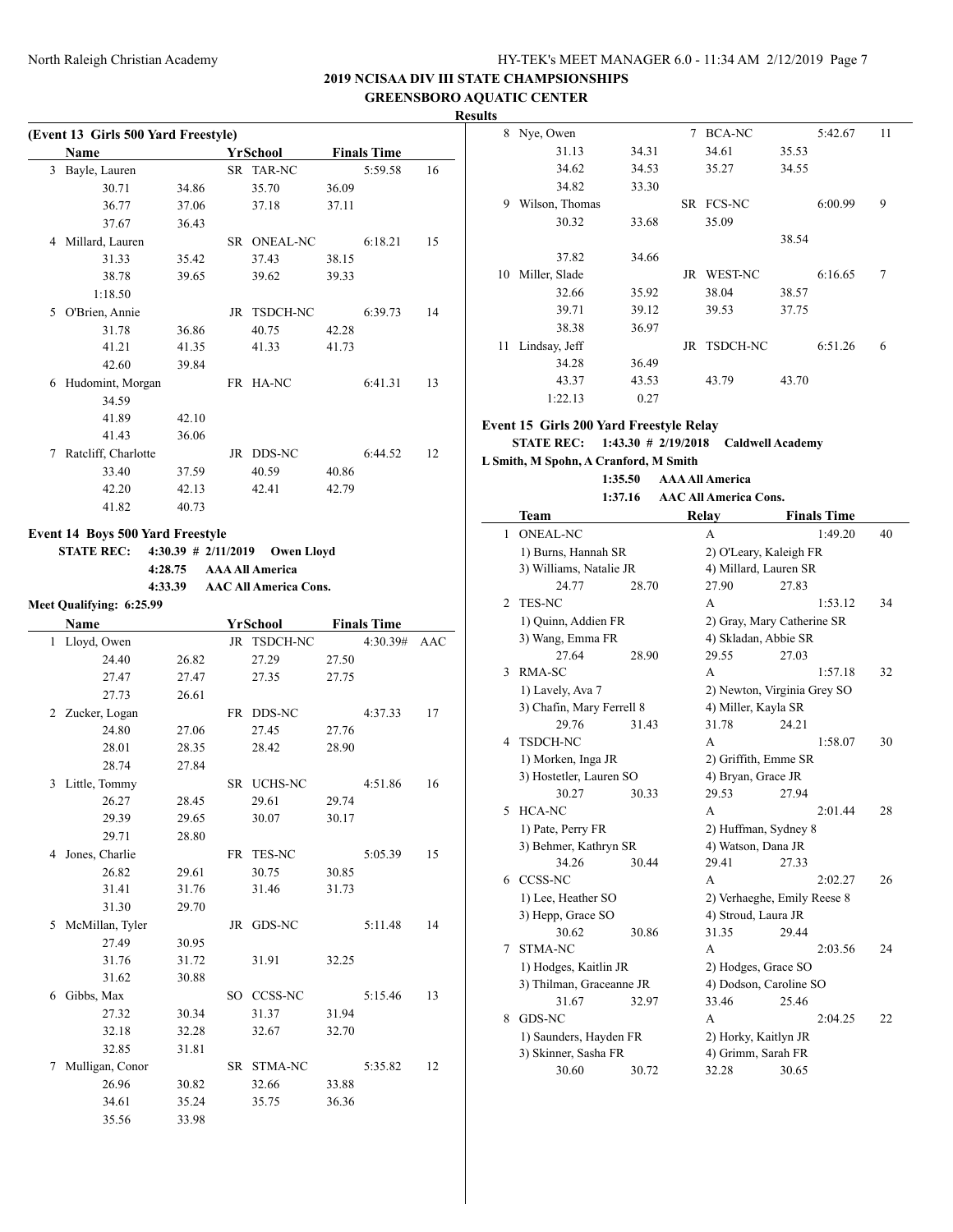# **2019 NCISAA DIV III STATE CHAMPSIONSHIPS**

**GREENSBORO AQUATIC CENTER**

#### **Results**

# **(Event 15 Girls 200 Yard Freestyle Relay)**

|     | <b>Team</b>               |       | Relay                     | <b>Finals Time</b>         |    |  |  |
|-----|---------------------------|-------|---------------------------|----------------------------|----|--|--|
| 9   | <b>BCA-NC</b>             |       | А                         | 2:05.69                    | 18 |  |  |
|     | 1) Ritter, Rachel SO      |       | 2) Clark, Emily JR        |                            |    |  |  |
|     | 3) duPreez, Anika 7       |       | 4) Bowman, Jordan JR      |                            |    |  |  |
|     | 28.46                     | 33.25 | 34.56                     | 29.42                      |    |  |  |
| 10  | CFS-NC                    |       | A                         | 2:05.77                    | 14 |  |  |
|     | 1) Rugani, Olivia FR      |       | 2) Wilson, Samantha FR    |                            |    |  |  |
|     | 3) Walker, Willow SO      |       | 4) Malzahn, Ella 7        |                            |    |  |  |
|     | 32.90                     | 31.89 | 32.34                     | 28.64                      |    |  |  |
| 11  | AHA-NC                    |       | A                         | 2:07.34                    | 12 |  |  |
|     | 1) Benarroch, Sarah SR    |       | 2) Goldaper, Nirel JR     |                            |    |  |  |
|     | 3) Picard, Sydney SO      |       |                           | 4) Merikanskas, Paulina SO |    |  |  |
|     | 33.97                     | 32.01 | 30.99                     | 30.37                      |    |  |  |
| 12  | WCCS-NC                   |       | A                         | 2:07.73                    | 10 |  |  |
|     | 1) Blanchard, Kaitlin 7   |       |                           | 2) Hockenberry, Courtney 8 |    |  |  |
|     | 3) Dhillon, Laura Grace 8 |       | 4) Jolly, Kirsten SR      |                            |    |  |  |
|     | 33.07                     | 32.34 | 32.27                     | 30.05                      |    |  |  |
| 13  | WCS-NC                    |       | A                         | 2:07.76                    | 8  |  |  |
|     | 1) Thornton, Christine FR |       | 2) Darden, Lorin SO       |                            |    |  |  |
|     | 3) Court, Paige FR        |       | 4) Rendall, Anna JR       |                            |    |  |  |
|     | 33.21                     | 33.90 | 31.46                     | 29.19                      |    |  |  |
| 14  | GFS-NC                    |       | A                         | 2:08.47                    | 6  |  |  |
|     | 1) Garner, Alex SO        |       | 2) Jennings, Ryann SO     |                            |    |  |  |
|     | 3) Gliarmis, Sallie SO    |       | 4) Vester, Gabbi FR       |                            |    |  |  |
|     | 32.64                     | 32.92 | 34.00                     | 28.91                      |    |  |  |
| 15  | <b>KVA-NC</b>             |       | A                         | 2:08.91                    | 4  |  |  |
|     | 1) Echols, Edie JR        |       | 2) Moseley, Leah FR       |                            |    |  |  |
|     | 3) Richardson, Mary SR    |       | 4) Moseley, Lauren JR     |                            |    |  |  |
|     | 32.75                     | 31.45 | 33.44                     | 31.27                      |    |  |  |
| 16  | HA-NC                     |       | A                         | 2:10.81                    | 2  |  |  |
|     | 1) Howell, Faith FR       |       | 2) Forsht, Kate 8         |                            |    |  |  |
|     | 3) Alston, Chloe JR       |       | 4) Forsht, Holly JR       |                            |    |  |  |
|     | 33.77                     | 31.18 | 34.82                     | 31.04                      |    |  |  |
| 17  | <b>WEST-NC</b>            |       | A                         | 2:10.85                    |    |  |  |
|     | 1) Atkinson, Mallory 7    |       | 2) Wheatley, Maggie JR    |                            |    |  |  |
|     | 3) Dyson, Kate FR         |       | 4) Sheffield, Lilly SR    |                            |    |  |  |
|     | 33.16                     | 33.17 | 31.74                     | 32.78                      |    |  |  |
| 18  | UCHS-NC                   |       | A                         | 2:11.61                    |    |  |  |
|     | 1) Swisher, Sam SR        |       | 2) Morrow, Alex JR        |                            |    |  |  |
|     | 3) Behmer, Kennedy SO     |       | 4) Priola, Raegan SO      |                            |    |  |  |
|     | 32.19                     | 33.66 | 32.96                     | 32.80                      |    |  |  |
| 19  | FCS-NC                    |       | А                         | 2:11.96                    |    |  |  |
|     | 1) Kerr, Reilly SR        |       | 2) Sidden, Sarah 8        |                            |    |  |  |
|     | 3) Baines, Christa FR     |       | 4) Moseley, Ashley FR     |                            |    |  |  |
|     | 32.99                     | 32.95 | 34.45                     | 31.57                      |    |  |  |
| --- | DDS-NC                    |       | А                         | DQ                         |    |  |  |
|     | 1) Higbea, Hannah FR      |       | 2) Carr, Annie JR         |                            |    |  |  |
|     | 3) Harris, Morgan SR      |       | 4) Ratcliff, Charlotte JR |                            |    |  |  |
|     | 28.69                     | 31.37 | 28.77                     | 29.43                      |    |  |  |

|    | <b>Event 16 Boys 200 Yard Freestyle Relay</b><br><b>STATE REC:</b> |       | $1:30.64$ # 2/20/2017 |                              | <b>Cary Christian School</b>  |    |
|----|--------------------------------------------------------------------|-------|-----------------------|------------------------------|-------------------------------|----|
|    | B Hollis, R Koluch, B Koluch, C Van Vooren                         |       |                       |                              |                               |    |
|    | 1:24.92                                                            |       |                       | <b>AAA All America</b>       |                               |    |
|    | 1:26.03                                                            |       |                       | <b>AAC All America Cons.</b> |                               |    |
|    | Team                                                               |       |                       | Relay                        | <b>Finals Time</b>            |    |
| 1  | RMA-SC                                                             |       |                       | А                            | 1:36.56                       | 40 |
|    | 1) Miller, Brandon FR                                              |       |                       |                              | 2) Miller, Charlie SR         |    |
|    | 3) Winham, Gabe 8                                                  |       |                       |                              | 4) Jernigan, Tanner SR        |    |
|    | 23.33                                                              | 23.92 |                       | 25.35                        | 23.96                         |    |
| 2  | GDS-NC                                                             |       |                       | $\mathsf{A}$                 | 1:39.45                       | 34 |
|    | 1) Tringali, T SO                                                  |       |                       |                              | 2) Spencer, Davis JR          |    |
|    | 3) McMillan, Tyler JR                                              |       |                       |                              | 4) Bowman, Chris SR           |    |
|    | 27.92                                                              | 25.19 |                       | 23.42                        | 22.92                         |    |
| 3  | WCCS-NC                                                            |       |                       | A                            | 1:43.18                       | 32 |
|    | 1) Vanderlip, Michael JR                                           |       |                       |                              | 2) Mitchell, Michael FR       |    |
|    | 3) Russo, Seth SR                                                  |       |                       |                              | 4) Nord, Mattingly SR         |    |
|    | 25.50                                                              | 27.59 |                       | 26.92                        | 23.17                         |    |
| 4  | <b>TES-NC</b>                                                      |       |                       | A                            | 1:45.72                       | 30 |
|    | 1) Milano, Harrison FR                                             |       |                       |                              | 2) Shorter, Nicholas SO       |    |
|    | 3) Goldner, Diego SO                                               |       |                       |                              | 4) Bowser, Lucas JR           |    |
|    | 26.27                                                              | 26.99 |                       | 26.46                        | 26.00                         |    |
| 5  | WCDS-NC                                                            |       |                       | A                            | 1:45.83                       | 28 |
|    | 1) Dees, Charlie SR                                                |       |                       |                              | 2) Edmondson, Cairns JR       |    |
|    | 3) Edmondson, Mance 7                                              |       |                       |                              | 4) Benson, Raleigh FR         |    |
|    | 25.50                                                              | 31.23 |                       | 26.42                        | 22.68                         |    |
| 6  | DDS-NC                                                             |       |                       | А                            | 1:46.01                       | 26 |
|    | 1) Merryman, Bobby SO                                              |       |                       |                              | 2) Clark, Brendan 8           |    |
|    | 3) De La Paz, Jake SO                                              |       |                       |                              | 4) Zucker, Logan FR           |    |
|    | 26.53                                                              | 29.30 |                       | 28.76                        | 21.42                         |    |
| 7  | <b>WEST-NC</b>                                                     |       |                       | A                            | 1:47.16                       | 24 |
|    | 1) Adams, David JR                                                 |       |                       |                              | 2) Herndon, Will SR           |    |
|    | 3) Miller, Slade JR                                                |       |                       |                              | 4) Smith, Griff SR            |    |
|    | 26.69                                                              | 28.86 |                       | 25.79                        | 25.82                         |    |
| 8  | <b>FCS-NC</b>                                                      |       |                       | A                            | 1:47.41                       | 22 |
|    | 1) Wilson, Thomas SR                                               |       |                       |                              | 2) McKenzie, Chrislyng SR     |    |
|    | 3) Morrison, Cameron FR                                            |       |                       |                              | 4) Bandy, Stephen SO          |    |
|    | 28.35                                                              | 27.92 |                       | 28.08                        | 23.06                         |    |
| 9  | CFS-NC                                                             |       |                       | A                            | 1:49.75                       | 18 |
|    | 1) Jimerson, Zach FR                                               |       |                       |                              | 2) Ashley-Shanahan, Callum FR |    |
|    | 3) Ashley-Shanahan, Kieran FR                                      |       |                       |                              | 4) Charboneau, Duncan SR      |    |
|    | 31.16                                                              | 28.99 |                       | 28.63                        | 20.97                         |    |
|    | 10 ONEAL-NC                                                        |       |                       | A                            | 1:52.31                       | 14 |
|    | 1) Brown, Jace FR                                                  |       |                       |                              | 2) Huffman, Isiah FR          |    |
|    | 3) Lewis, Andrew JR                                                |       |                       |                              | 4) Richardson, Tim SO         |    |
|    | 28.66                                                              | 29.14 |                       | 28.46                        | 26.05                         |    |
| 11 | GFS-NC                                                             |       |                       | A                            | 1:52.69                       | 12 |
|    | 1) Shealy, RJ FR                                                   |       |                       |                              | 2) Buchanan, Grayson SR       |    |
|    | 3) Smith, Patrick SR                                               |       |                       |                              | 4) Flaherty, Luke SR          |    |
|    |                                                                    |       |                       |                              |                               |    |

| 30.23             | 29.14 | 27.64                   | 25.68 |         |    |
|-------------------|-------|-------------------------|-------|---------|----|
| 12 CCSS-NC        |       | А                       |       | 1:55.31 | 10 |
| 1) Wood, Lucas JR |       | 2) Stocks, Kristopher 7 |       |         |    |
| 3) Lee, J.T. 8    |       | 4) Winslow, Tucker SO   |       |         |    |
| 27 97             | 32 76 | 28.07                   | 26.51 |         |    |

26.51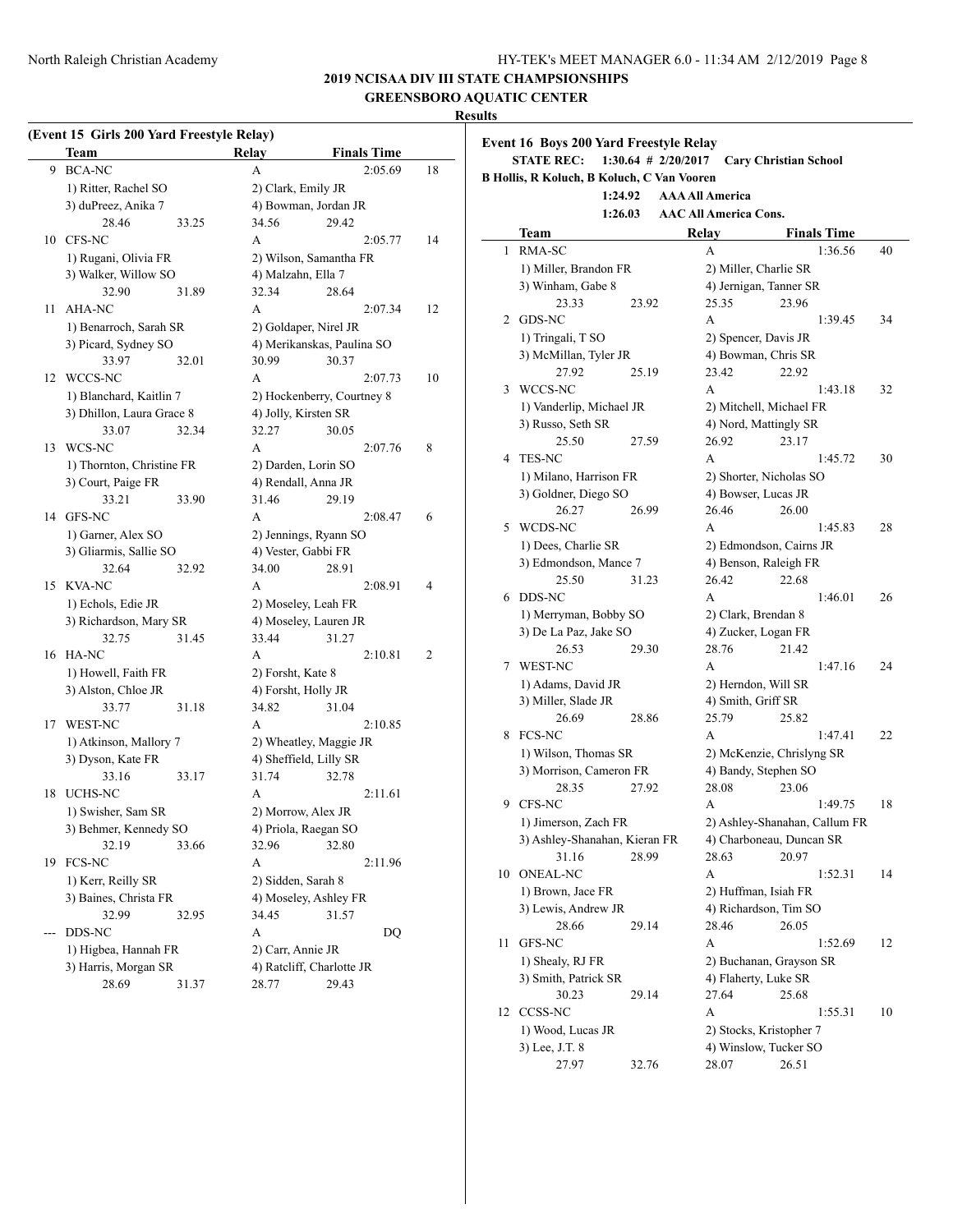# **2019 NCISAA DIV III STATE CHAMPSIONSHIPS GREENSBORO AQUATIC CENTER**

# **Results**

|  | (Event 16 Boys 200 Yard Freestyle Relay) |  |  |
|--|------------------------------------------|--|--|
|  |                                          |  |  |

|    | Team                       |       | Relay                  | <b>Finals Time</b>       |   |
|----|----------------------------|-------|------------------------|--------------------------|---|
| 13 | HCA-NC                     |       | A                      | 1:57.74                  | 8 |
|    | 1) Walker, Gabe SR         |       | 2) Arnot, Ansel SO     |                          |   |
|    | 3) Collins, Chase SO       |       | 4) King, Wyatt SO      |                          |   |
|    | 30.88                      | 29.81 | 28.69                  | 28.36                    |   |
| 14 | <b>TSDCH-NC</b>            |       | A                      | 1:57.88                  | 6 |
|    | 1) Young, Bowen FR         |       | 2) Lindsay, Jeff JR    |                          |   |
|    | 3) Lloyd, Scott 7          |       | 4) Nelson, Eric JR     |                          |   |
|    | 28.85                      | 29.43 | 29.86                  | 29.74                    |   |
| 15 | FA-NC                      |       | A                      | 1:58.95                  | 4 |
|    | 1) Billingsley, Joel FR    |       | 2) Dickerhoff, John FR |                          |   |
|    | 3) Falter, Wiley FR        |       | 4) Distell, Matthew JR |                          |   |
|    | 30.90                      | 30.36 | 29.23                  | 28.46                    |   |
|    | 16 AHA-NC                  |       | A                      | 1:59.94                  | 2 |
|    | 1) Antar, Alberto JR       |       | 2) Goldman, Noah FR    |                          |   |
|    | 3) Edid Harari, Gabriel SO |       | 4) Goldstein, Lev SR   |                          |   |
|    | 32.69                      | 29.17 | 29.74                  | 28.34                    |   |
| 17 | TOS-NC                     |       | A                      | 2:08.55                  |   |
|    | 1) Mehlhop, David SR       |       | 2) Meredith, Ian SO    |                          |   |
|    | 3) Obi, Nnamdi SO          |       | 4) Obi, Ozioma 8       |                          |   |
|    | 29.72                      | 31.73 | 31.50                  | 35.60                    |   |
|    | <b>UCHS-NC</b>             |       | A                      | DO                       |   |
|    | 1) Levin, Tate SO          |       |                        | 2) Chamberlain, Davis JR |   |
|    | 3) Cabral, Marcos SO       |       | 4) Simmons, Ben SO     |                          |   |
|    | 30.35                      | 31.98 | 32.69                  | 28.50                    |   |
|    | WCS-NC                     |       | A                      | DQ                       |   |
|    | 1) Worling, Jadin FR       |       | 2) Johnson, Maddox FR  |                          |   |
|    | 3) Price, Gage JR          |       |                        | 4) Whitfield, Stephen JR |   |
|    | 30.31                      | 31.51 | 30.13                  | 27.18                    |   |

# **Event 17 Girls 100 Yard Backstroke**

**STATE REC: 56.57 # 2/11/2019 Sarah Barton 54.89 AAA All America 56.11 AAC All America Cons.**

# **Meet Qualifying: 1:22.99**

 $\overline{a}$ 

|              | Name              |       |      | YrSchool        | <b>Finals Time</b> |    |
|--------------|-------------------|-------|------|-----------------|--------------------|----|
| $\mathbf{1}$ | Quinn, Addien     |       |      | FR TES-NC       | 1:03.34            | 20 |
|              | 30.69             | 32.65 |      |                 |                    |    |
| 2            | Manning, Skylar   |       | 8    | WEST-NC         | 1:03.91            | 17 |
| 3            | Inge, Bethany     |       |      | FR TAR-NC       | 1:06.60            | 16 |
|              | 32.60             | 34.00 |      |                 |                    |    |
| 4            | Harris, Morgan    |       |      | SR DDS-NC       | 1:07.50            | 15 |
|              | 32.22             | 35.28 |      |                 |                    |    |
| 5            | Epps, Natalie     |       |      | SR TSDCH-NC     | 1:07.99            | 14 |
|              | 31.82             | 36.17 |      |                 |                    |    |
| 6            | George, Ruby      |       | 8    | CFCA-NC         | 1:09.17            | 13 |
|              | 33.70             | 35.47 |      |                 |                    |    |
| 7            | O'Leary, Kaleigh  |       | FR.  | <b>ONEAL-NC</b> | 1:09.79            | 12 |
| 8            | Cloar, Livy       |       | FR - | SCS-NC          | 1:11.52            | 11 |
|              | 33.60             | 37.92 |      |                 |                    |    |
| 9            | Stone, Channing   |       | 7    | TAR-NC          | 1:14.58            | 9  |
|              | 36.11             | 38.47 |      |                 |                    |    |
| 10           | Sager, Hayley     |       | JR   | <b>ONEAL-NC</b> | 1:15.00            | 7  |
| 11           | Meyer-Braun, Lucy |       | 8    | WEST-NC         | 1:15.23            | 6  |
| 12           | Hamilton, Andria  |       | FR   | <b>FA-NC</b>    | 1:15.57            | 5  |
|              | 36.90             | 38.67 |      |                 |                    |    |

| 13  | Morace, Lauren       |       | 8   | CCSS-NC         | 1:16.07 | 4              |
|-----|----------------------|-------|-----|-----------------|---------|----------------|
|     | 37.15                | 38.92 |     |                 |         |                |
| 14  | Goodwin, Caroline    |       | 7   | <b>TES-NC</b>   | 1:16.39 | 3              |
| 15  | Forsht, Holly        |       |     | JR HA-NC        | 1:16.46 | $\overline{c}$ |
| 16  | Green, Cassidy       |       |     | SR FCS-NC       | 1:18.26 | $\mathbf{1}$   |
| 17  | Perry, Olivia        |       |     | 7 CCSS-NC       | 1:18.63 |                |
|     | 37.39                | 41.24 |     |                 |         |                |
|     | 18 Horky, Kaitlyn    |       |     | JR GDS-NC       | 1:18.80 |                |
| 19  | Hostetler, Lauren    |       | SO. | TSDCH-NC        | 1:19.41 |                |
|     | 37.78                | 41.63 |     |                 |         |                |
|     | 20 Gerber, Sara      |       |     | SO TES-NC       | 1:20.28 |                |
|     | 38.75                | 41.53 |     |                 |         |                |
| 21  | Picard, Sydney       |       |     | SO AHA-NC       | 1:20.64 |                |
| 22  | Lowe, Caroline       |       |     | FR FA-NC        | 1:21.50 |                |
|     | 38.98                | 42.52 |     |                 |         |                |
| 23  | Moseley, Leah        |       |     | FR KVA-NC       | 1:21.60 |                |
| 24  | Priola, Raegan       |       | SO. | <b>UCHS-NC</b>  | 1:21.67 |                |
| 25  | Davis, Riley         |       |     | 7 CCSS-NC       | 1:21.91 |                |
|     | 39.96                | 41.95 |     |                 |         |                |
|     | 26 Briggs, Sidney    |       |     | FR WEST-NC      | 1:23.67 |                |
|     | 40.32                | 43.35 |     |                 |         |                |
| 27  | Swisher, Sam         |       |     | SR UCHS-NC      | 1:24.07 |                |
|     | 41.54                | 42.53 |     |                 |         |                |
| 28  | Briggs, Lyndon       |       | 7   | <b>WEST-NC</b>  | 1:24.49 |                |
|     | 41.30                | 43.19 |     |                 |         |                |
|     | 29 Atkinson, Mallory |       | 7   | <b>WEST-NC</b>  | 1:24.85 |                |
| --- | Coates, Alexis       |       | 7   | <b>ONEAL-NC</b> | DQ      |                |
|     | 31.96                | 34.22 |     |                 |         |                |

**Event 18 Boys 100 Yard Backstroke**

| <b>STATE REC:</b> |                             | $49.38 \# 2/19/2018$ Tim Connery |
|-------------------|-----------------------------|----------------------------------|
|                   | 49.53 AAA All America       |                                  |
|                   | 50.64 AAC All America Cons. |                                  |

#### **Meet Qualifying: 1:19.09**

|               | Name              |       |     | YrSchool        | <b>Finals Time</b> |    |
|---------------|-------------------|-------|-----|-----------------|--------------------|----|
| $\mathbf{1}$  | Miller, Brandon   |       |     | FR RMA-SC       | 53.64              | 20 |
|               | 26.40             | 27.24 |     |                 |                    |    |
| $\mathcal{L}$ | Bowman, Chris     |       |     | SR GDS-NC       | 54.63              | 17 |
|               | 27.03             | 27.60 |     |                 |                    |    |
| 3             | Benson, Raleigh   |       |     | FR WCDS-NC      | 57.83              | 16 |
|               | 27.44             | 30.39 |     |                 |                    |    |
| 4             | George, Spencer   |       |     | JR CFCA-NC      | 58.15              | 15 |
|               | 28.78             | 29.37 |     |                 |                    |    |
| 5             | Davis, Austen     |       |     | JR STMA-NC      | 59.36              | 14 |
|               | 28.86             | 30.50 |     |                 |                    |    |
| 6             | Dunson, Peter     |       | 8   | TSDCH-NC        | 59.57              | 13 |
|               | 28.88             | 30.69 |     |                 |                    |    |
| 7             | Maune, Aidan      |       |     | SR TES-NC       | 1:03.50            | 12 |
|               | 30.61             | 32.89 |     |                 |                    |    |
| 8             | Buchanan, Daniel  |       |     | JR FA-NC        | 1:08.04            | 11 |
|               | 32.74             | 35.30 |     |                 |                    |    |
| 9             | Shorter, Nicholas |       | SO. | <b>TES-NC</b>   | 1:08.06            | 9  |
| 10            | Shepherd, John    |       | 7   | <b>ONEAL-NC</b> | 1:09.62            | 7  |
|               | 33.28             | 36.34 |     |                 |                    |    |
| 11            | Wilson, Thomas    |       |     | SR FCS-NC       | 1:10.90            | 6  |
|               | 35.07             | 35.83 |     |                 |                    |    |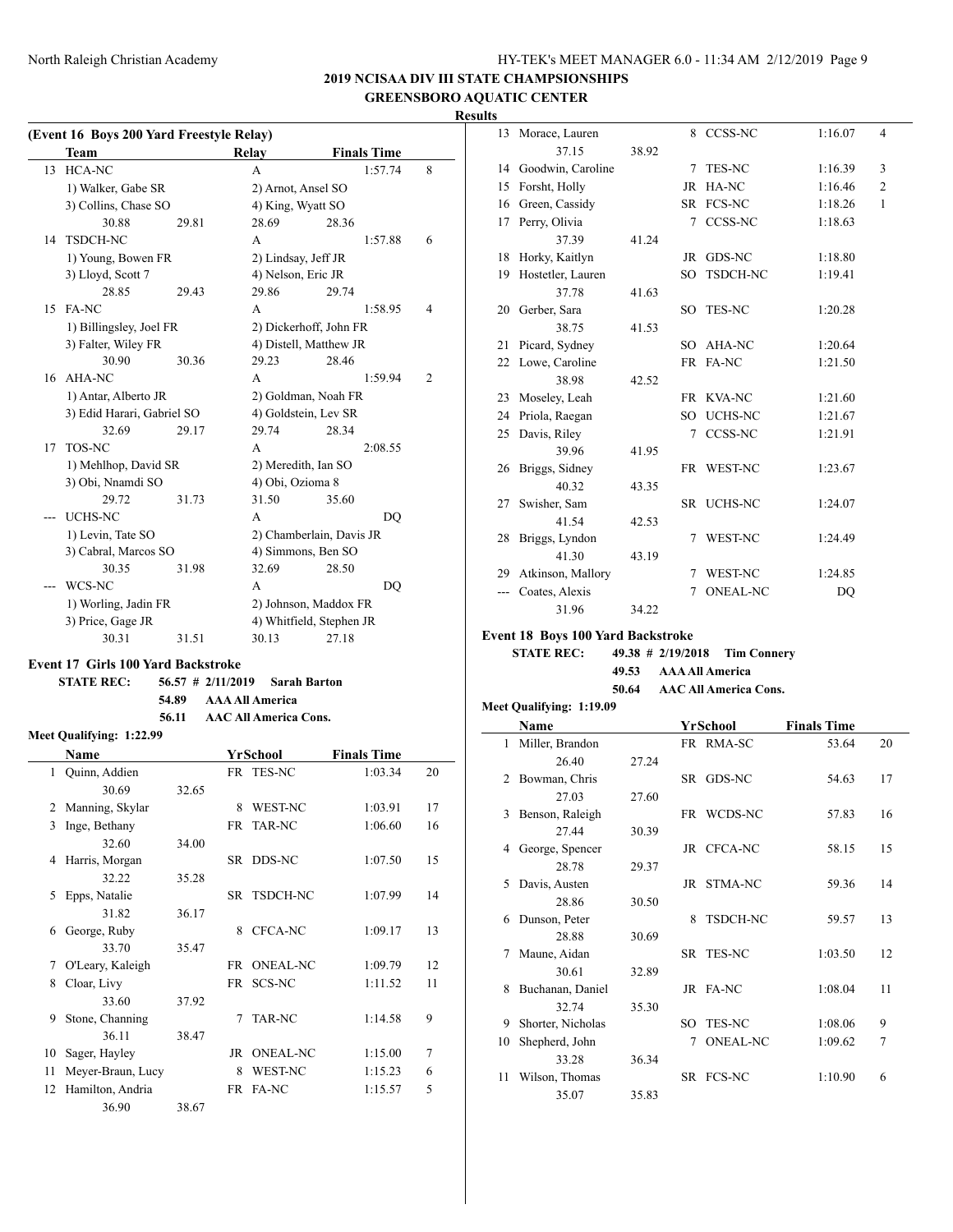# **2019 NCISAA DIV III STATE CHAMPSIONSHIPS GREENSBORO AQUATIC CENTER**

**Results**

| (Event 18 Boys 100 Yard Backstroke) |                    |       |     |                 |                    |                |  |  |
|-------------------------------------|--------------------|-------|-----|-----------------|--------------------|----------------|--|--|
|                                     | Name               |       |     | <b>YrSchool</b> | <b>Finals Time</b> |                |  |  |
|                                     | 12 Smith, Carter   |       |     | SR TOS-NC       | 1:11.46            | 5              |  |  |
|                                     | 34.33              | 37.13 |     |                 |                    |                |  |  |
|                                     | 13 Lewis, Kaeden   |       |     | FR FCS-NC       | 1:12.19            | 4              |  |  |
|                                     | 35.46              | 36.73 |     |                 |                    |                |  |  |
|                                     | 14 Price, Charlie  |       |     | SR TOS-NC       | 1:12.33            | 3              |  |  |
|                                     | 35.27              | 37.06 |     |                 |                    |                |  |  |
| 15                                  | Scott, Henry       |       |     | FR WEST-NC      | 1:12.59            | $\overline{2}$ |  |  |
| 16                                  | Gerber, Benjamin   |       | 8   | <b>TES-NC</b>   | 1:12.70            | 1              |  |  |
| 17                                  | Hunsucker, Tate    |       |     | SR SCS-NC       | 1:13.19            |                |  |  |
|                                     | 34.11              | 39.08 |     |                 |                    |                |  |  |
| 18                                  | Garrett, James     |       | SO. | <b>BCA-NC</b>   | 1:13.29            |                |  |  |
|                                     | 19 Lewis, Andrew   |       |     | JR ONEAL-NC     | 1:13.34            |                |  |  |
|                                     | 37.17              | 36.17 |     |                 |                    |                |  |  |
|                                     | 20 De La Paz, Jake |       |     | SO DDS-NC       | 1:13.46            |                |  |  |
|                                     | 35.49              | 37.97 |     |                 |                    |                |  |  |
|                                     | 21 Nelson, Eric    |       |     | JR TSDCH-NC     | 1:14.39            |                |  |  |
|                                     | 36.74              | 37.65 |     |                 |                    |                |  |  |
|                                     | 22 Horky, Ethan    |       |     | FR GDS-NC       | 1:15.28            |                |  |  |
|                                     | 35.29              | 39.99 |     |                 |                    |                |  |  |
| 23                                  | Atkinson, Jamie    |       |     | SO WEST-NC      | 1:16.70            |                |  |  |
| 24                                  | Walker, Blake      |       |     | JR BCA-NC       | 1:19.35            |                |  |  |
|                                     | 38.47              | 40.88 |     |                 |                    |                |  |  |
| 25                                  | Stocks, Kristopher |       | 7   | CCSS-NC         | 1:20.42            |                |  |  |
|                                     | 38.86              | 41.56 |     |                 |                    |                |  |  |

#### **Event 19 Girls 100 Yard Breaststroke**

**STATE REC: 1:02.26 # 2/19/2018 Maddie Smith 1:02.60 AAA All America 1:04.05 AAC All America Cons.**

#### **Meet Qualifying: 1:30.99**

 $\overline{a}$ 

|                 | <b>Name</b>              |       |   | YrSchool       | <b>Finals Time</b> |    |
|-----------------|--------------------------|-------|---|----------------|--------------------|----|
| $\mathbf{1}$    | Dodson, Caroline         |       |   | SO STMA-NC     | 1:08.39            | 20 |
|                 | 31.53                    | 36.86 |   |                |                    |    |
| 2               | Little, Rachel           |       |   | SO UCHS-NC     | 1:12.12            | 17 |
|                 | 34.15                    | 37.97 |   |                |                    |    |
| 3               | Edwards, Emma            |       |   | FR UCHS-NC     | 1:12.52            | 16 |
|                 | 34.15                    | 38.37 |   |                |                    |    |
|                 | 4 Williams, Natalie      |       |   | JR ONEAL-NC    | 1:14.60            | 15 |
|                 | 34.51                    | 40.09 |   |                |                    |    |
| 5.              | Ritter, Rachel           |       |   | SO BCA-NC      | 1:16.67            | 14 |
|                 | 35.87                    | 40.80 |   |                |                    |    |
|                 | 6 Behmer, Kathryn        |       |   | SR HCA-NC      | 1:17.67            | 13 |
|                 | 36.20                    | 41.47 |   |                |                    |    |
| 7               | Younts, Henley           |       |   | JR TSDCH-NC    | 1:17.78            | 12 |
|                 | 36.36                    | 41.42 |   |                |                    |    |
| 8               | West, Stella             |       | 7 | TAR-NC         | 1:19.75            | 11 |
|                 | 37.48                    | 42.27 |   |                |                    |    |
| 9               | Jolly, Kirsten           |       |   | SR WCCS-NC     | 1:19.76            | 9  |
|                 | 37.68                    | 42.08 |   |                |                    |    |
|                 | 10 Newton, Virginia Grey |       |   | SO RMA-SC      | 1:20.08            | 7  |
|                 | 38.08                    | 42.00 |   |                |                    |    |
| 11              | Hepp, Ella               |       | 8 | <b>CCSS-NC</b> | 1:23.06            | 6  |
|                 | 38.47                    | 44.59 |   |                |                    |    |
| 12 <sup>2</sup> | Skladan, Abbie           |       |   | SR TES-NC      | 1:23.62            | 5  |
|                 | 40.09                    | 43.53 |   |                |                    |    |

| 13  | Schaad, Leah          |       | JR TSDCH-NC | 1:24.16 | 4              |
|-----|-----------------------|-------|-------------|---------|----------------|
|     | 39.16                 | 45.00 |             |         |                |
|     | 14 Hepp, Grace        |       | SO CCSS-NC  | 1:25.95 | 3              |
|     | 40.77                 | 45.18 |             |         |                |
|     | 15 Teper, Mackenzie   |       | SO AHA-NC   | 1:26.96 | $\overline{2}$ |
|     | 41.79                 | 45.17 |             |         |                |
| 16  | Taylor, Abby          |       | JR FCS-NC   | 1:28.93 | 1              |
|     | 42.12                 | 46.81 |             |         |                |
|     | 17 Wallwork, Isabel   |       | FR GDS-NC   | 1:29.29 |                |
|     | 41.85                 | 47.44 |             |         |                |
|     | 18 Griffith, Emme     |       | SR TSDCH-NC | 1:29.53 |                |
|     | 42.48                 | 47.05 |             |         |                |
| 19. | Higbea, Hannah        |       | FR DDS-NC   | 1:30.06 |                |
|     | 41.81                 | 48.25 |             |         |                |
|     | 20 Morrow, Alex       |       | JR UCHS-NC  | 1:31.54 |                |
|     | 41.64                 | 49.90 |             |         |                |
| 21  | Behmer, Kennedy       |       | SO UCHS-NC  | 1:31.80 |                |
|     | 43.43                 | 48.37 |             |         |                |
|     | 22 Dillingham, Brooke |       | FR GDS-NC   | 1:32.34 |                |
|     | 42.24                 | 50.10 |             |         |                |
| 23  | Dyson, Kate           |       | FR WEST-NC  | 1:34.50 |                |
|     | 44.34                 | 50.16 |             |         |                |

# **Event 20 Boys 100 Yard Breaststroke**

**STATE REC: 58.30 # 2/20/2012 Garrett House 55.93 AAA All America**

- **57.11 AAC All America Cons.**
- **Meet Qualifying: 1:22.99**

|    | Name                 |       |     | YrSchool        | <b>Finals Time</b> |    |
|----|----------------------|-------|-----|-----------------|--------------------|----|
|    | 1 Wills, Al          |       |     | JR WDLN-NC      | 1:05.31            | 20 |
|    | 30.79                | 34.52 |     |                 |                    |    |
| 2  | Jernigan, Tanner     |       |     | SR RMA-SC       | 1:06.38            | 17 |
|    | 30.68                | 35.70 |     |                 |                    |    |
| 3  | Mulligan, Conor      |       |     | SR STMA-NC      | 1:06.78            | 16 |
|    | 31.02                | 35.76 |     |                 |                    |    |
| 4  | He, Ken              |       | 8   | <b>TSDCH-NC</b> | 1:12.34            | 15 |
|    | 34.35                | 37.99 |     |                 |                    |    |
| 5  | Edmondson, Cairns    |       |     | JR WCDS-NC      | 1:13.00            | 14 |
|    | 33.98                | 39.02 |     |                 |                    |    |
| 6  | Smith, Griff         |       |     | SR WEST-NC      | 1:15.54            | 13 |
|    | 35.24                | 40.30 |     |                 |                    |    |
| 7  | Richardson, Tim      |       |     | SO ONEAL-NC     | 1:15.62            | 12 |
|    | 34.31                | 41.31 |     |                 |                    |    |
| 8  | Khan, Aidan          |       |     | SO WEST-NC      | 1:15.92            | 11 |
|    | 35.75                | 40.17 |     |                 |                    |    |
| 9  | Goldstein, Lev       |       |     | SR AHA-NC       | 1:16.00            | 9  |
|    | 35.91                | 40.09 |     |                 |                    |    |
| 10 | Joyner, Jacob        |       |     | FR FCS-NC       | 1:18.39            | 7  |
|    | 36.39                | 42.00 |     |                 |                    |    |
| 11 | Parke, Bobby         |       |     | FR FA-NC        | 1:18.65            | 6  |
|    | 35.14                | 43.51 |     |                 |                    |    |
|    | 12 Dickerhoff, Reese |       |     | SR FA-NC        | 1:18.90            | 5  |
|    | 37.28                | 41.62 |     |                 |                    |    |
|    | 13 Cabral, David     |       |     | SR UCHS-NC      | 1:19.14            | 4  |
|    | 36.79                | 42.35 |     |                 |                    |    |
|    | 14 Goldner, Diego    |       | SO. | <b>TES-NC</b>   | 1:19.21            | 3  |
|    | 36.86                | 42.35 |     |                 |                    |    |
|    |                      |       |     |                 |                    |    |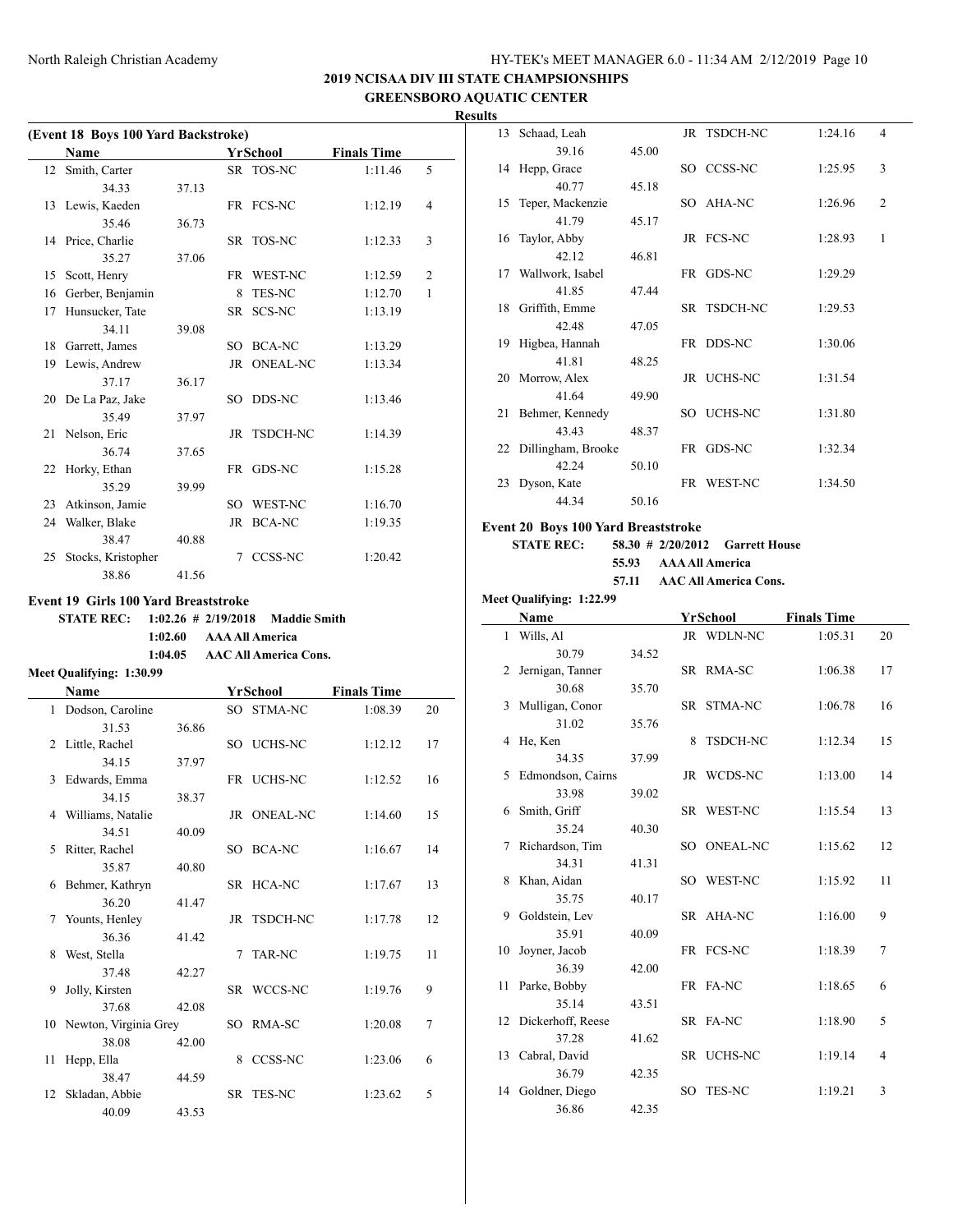**2019 NCISAA DIV III STATE CHAMPSIONSHIPS GREENSBORO AQUATIC CENTER**

**Results**

|    | Name                                                         |                       |    | <b>YrSchool</b>              | <b>Finals Time</b>                 |    |
|----|--------------------------------------------------------------|-----------------------|----|------------------------------|------------------------------------|----|
| 15 | Terrell, Tucker                                              |                       |    | SO BCA-NC                    | 1:22.48                            | 2  |
|    | 37.40                                                        | 45.08                 |    |                              |                                    |    |
| 16 | Simmons, Ben                                                 |                       | SO | UCHS-NC                      | 1:24.07                            | 1  |
|    | 39.49                                                        | 44.58                 |    |                              |                                    |    |
| 17 | Obi, Nnamdi                                                  |                       | SO | TOS-NC                       | 1:26.42                            |    |
|    | 40.40                                                        | 46.02                 |    |                              |                                    |    |
|    | --- Richardson, Camden                                       |                       |    | JR SCS-NC                    | DQ                                 |    |
|    | 37.00                                                        | 41.27                 |    |                              |                                    |    |
|    |                                                              |                       |    |                              |                                    |    |
|    | Event 21 Girls 400 Yard Freestyle Relay<br><b>STATE REC:</b> | $3:35.65$ # 2/20/2017 |    |                              | <b>Christ the King Catholic HS</b> |    |
|    | A Hoffman, J Lamoreux, A Donahue, J Donahue                  |                       |    |                              |                                    |    |
|    |                                                              | 3:27.79               |    | <b>AAA All America</b>       |                                    |    |
|    |                                                              | 3:31.27               |    | <b>AAC All America Cons.</b> |                                    |    |
|    |                                                              |                       |    |                              |                                    |    |
|    | Team                                                         |                       |    | Relay                        | <b>Finals Time</b>                 |    |
| 1  | <b>TAR-NC</b>                                                |                       |    | A                            | 4:07.08                            | 40 |
|    | 1) Inge, Bethany FR                                          |                       |    | 2) Stone, Channing 7         |                                    |    |
|    | 3) West, Stella 7                                            |                       |    | 4) Bayle, Lauren SR          |                                    |    |
|    | 28.74                                                        | 59.49                 |    | 29.76                        | 1:04.01                            |    |
|    |                                                              | 1:04.04               |    | 28.07                        | 59.54                              |    |
|    | 2 UCHS-NC                                                    |                       |    | А                            | 4:10.13                            | 34 |
|    | 1) Edwards, Emma FR                                          |                       |    | 2) Priola, Raegan SO         |                                    |    |
|    | 3) Kelty, Sarah JR                                           |                       |    | 4) Little, Rachel SO         |                                    |    |
|    | 27.85                                                        | 57.62                 |    | 34.25                        | 1:12.55                            |    |
|    | 28.78                                                        | 1:01.54               |    | 28.59                        | 58.42                              |    |
| 3  | TSDCH-NC                                                     |                       |    | A                            | 4:10.86                            | 32 |
|    | 1) Epps, Natalie SR                                          |                       |    | 2) O'Brien, Annie JR         |                                    |    |
|    | 3) Younts, Henley JR                                         |                       |    | 4) Blair, Katie SR           |                                    |    |
|    | 29.66                                                        | 1:03.15               |    | 30.00                        | 1:04.17                            |    |
|    | 31.62                                                        | 1:06.00               |    | 26.70                        | 57.54                              |    |
|    | 4 CCSS-NC                                                    |                       |    | A                            | 4:21.58                            | 30 |
|    | 1) Blackmon, Bryn 7                                          |                       |    | 2) Morace, Lauren 8          |                                    |    |
|    | 3) Hepp, Ella 8                                              |                       |    | 4) Baxter, Taylor SO         |                                    |    |
|    | 31.92                                                        | 1:07.40               |    |                              | 1:09.68                            |    |
|    | 29.00                                                        | 1:03.10               |    | 1:01.40                      |                                    |    |
| 5  | <b>TES-NC</b>                                                |                       |    | A                            | 4:29.65                            | 28 |
|    | 1) Coble, Madelyn FR                                         |                       |    |                              | 2) Gray, Mary Catherine SR         |    |
|    | 3) Gerber, Sara SO                                           |                       |    | 4) Oros, Jackie SR           |                                    |    |
|    |                                                              | 1:05.12               |    |                              | 1:05.10                            |    |
|    | 33.93                                                        | 1:11.81               |    | 31.41                        | 1:07.62                            |    |
|    | 6 ONEAL-NC                                                   |                       |    | A                            | 4:32.36                            | 26 |
|    | 1) O'Leary, Kaleigh FR                                       |                       |    | 2) Huffman, Sierra JR        |                                    |    |
|    | 3) Sager, Hayley JR                                          |                       |    | 4) Coates, Alexis 7          |                                    |    |
|    | 30.81                                                        | 1:05.39               |    | 32.64                        | 1:08.80                            |    |
|    | 34.13                                                        | 1:11.23               |    | 31.32                        | 1:06.94                            |    |
|    | 7 GDS-NC                                                     |                       |    | A                            | 4:41.67                            | 24 |
|    | 1) Wallwork, Isabel FR                                       |                       |    |                              | 2) Sanford, Elizabeth SR           |    |
|    | 3) Shedd, Ashlee 8                                           |                       |    |                              | 4) Saunders, Hayden FR             |    |
|    | 34.25                                                        | 1:12.54               |    | 34.63                        | 1:13.24                            |    |
|    | 32.93                                                        | 1:08.87               |    | 31.56                        | 1:07.02                            |    |
|    | 8 WEST-NC                                                    |                       |    | А                            | 4:43.57                            | 22 |
|    | 1) Sheffield, Lilly SR                                       |                       |    | 2) Briggs, Sidney FR         |                                    |    |
|    | 3) Meyer-Braun, Lucy 8                                       |                       |    | 4) Manning, Skylar 8         |                                    |    |
|    |                                                              |                       |    |                              |                                    |    |
|    | 35.29                                                        | 1:15.84               |    | 34.59                        | 1:13.83                            |    |

| 9  | <b>BCA-NC</b>                                 |         | А                  |                           | 4:47.11 | 18                       |
|----|-----------------------------------------------|---------|--------------------|---------------------------|---------|--------------------------|
|    | 1) duPreez, Anika 7                           |         |                    | 2) Maust, KT FR           |         |                          |
|    | 3) Bowman, Jordan JR                          |         |                    | 4) Ritter, Rachel SO      |         |                          |
|    | 37.19                                         | 1:15.42 | 37.29              | 1:16.06                   |         |                          |
|    | 32.30                                         | 1:09.33 | 31.12              | 1:06.30                   |         |                          |
|    | 10 FA-NC                                      |         | A                  |                           | 4:48.12 | 14                       |
|    | 1) Lowe, Caroline FR                          |         |                    | 2) Hamilton, Andria FR    |         |                          |
|    | 3) Ketheeswaran, Meena SO                     |         |                    | 4) Douglas, Jayda SR      |         |                          |
|    |                                               | 1:08.78 | 34.50              | 1:13.94                   |         |                          |
|    |                                               | 1:17.96 | 31.59              | 1:07.44                   |         |                          |
| 11 | AHA-NC                                        |         | A                  |                           | 4:52.09 | 12                       |
|    | 1) Rollin, Isabela SR                         |         |                    | 2) Goldaper, Nirel JR     |         |                          |
|    | 3) Teper, Mackenzie SO                        |         |                    | 4) Negin, Abbey JR        |         |                          |
|    | 38.81                                         | 1:20.51 | 36.33              | 1:16.07                   |         |                          |
|    |                                               | 1:08.88 | 31.54              | 1:06.63                   |         |                          |
| 12 | CFS-NC                                        |         | A                  |                           | 4:54.14 | 10                       |
|    | 1) Rugani, Olivia FR                          |         |                    | 2) Wilson, Samantha FR    |         |                          |
|    | 3) Walker, Willow SO                          |         | 4) Malzahn, Ella 7 |                           |         |                          |
|    | 34.46                                         | 1:14.58 | 35.83              | 1:16.38                   |         |                          |
|    |                                               | 1:19.02 | 29.78              | 1:04.16                   |         |                          |
| 13 | WCCS-NC                                       |         | A                  |                           | 4:55.83 | 8                        |
|    | 1) Hockenberry, Courtney 8                    |         |                    | 2) Shepherd, Sydney SR    |         |                          |
|    | 3) Blanchard, Kaitlin 7                       |         |                    | 4) Dhillon, Laura Grace 8 |         |                          |
|    | 35.45                                         | 1:13.78 | 35.99              | 1:15.85                   |         |                          |
|    | 36.48                                         | 1:15.30 | 1:10.90            |                           |         |                          |
|    | 14 HA-NC                                      |         | A                  |                           | 5:01.41 | 6                        |
|    | 1) Alston, Chloe JR                           |         |                    | 2) Eason, Karley SR       |         |                          |
|    | 3) Howell, Faith FR                           |         |                    | 4) Hudomint, Morgan FR    |         |                          |
|    |                                               | 1:21.93 |                    | 1:16.66                   |         |                          |
|    |                                               | 1:18.05 | 1:04.77            |                           |         |                          |
| 15 | <b>GFS-NC</b>                                 |         | A                  |                           | 5:12.23 | $\overline{\mathcal{A}}$ |
|    | 1) Saldi, Ysabella 8                          |         |                    | 2) Garner, Alex SO        |         |                          |
|    | 3) Mann, Monica FR                            |         |                    | 4) Jennings, Ryann SO     |         |                          |
|    | 38.54                                         | 1:20.44 |                    | 1:20.63                   |         |                          |
|    | 36.82                                         | 1:17.31 | 34.77              | 1:13.85                   |         |                          |
|    | 16 FCS-NC                                     |         | A                  |                           | 5:19.72 | $\overline{c}$           |
|    | 1) Wilson, Anna 8                             |         |                    | 2) Currin, Lorah JR       |         |                          |
|    | 3) McCorquodale, Haley 8                      |         | 4) Sidden, Sarah 8 |                           |         |                          |
|    | 34.39                                         | 1:13.61 |                    | 1:23.70                   |         |                          |
|    | 39.45                                         | 1:25.29 | 36.60              | 1:17.12                   |         |                          |
|    | <b>Event 22 Boys 400 Yard Freestyle Relay</b> |         |                    |                           |         |                          |

**STATE REC: 3:18.42 # 2/20/2017 Christ the King Catholic HS**

**A Adams, B Duckworth, K Burgess, A Koenigsberger**

 $\overline{a}$ 

**3:06.24 AAA All America**

| <b>Team</b>          |       | Relay                             |       |                                                                                                  |                                             |
|----------------------|-------|-----------------------------------|-------|--------------------------------------------------------------------------------------------------|---------------------------------------------|
| TES-NC               |       | A                                 |       | 3:27.86                                                                                          | 40                                          |
| 1) Jones, Charlie FR |       |                                   |       |                                                                                                  |                                             |
| 3) Maune, Aidan SR   |       |                                   |       |                                                                                                  |                                             |
| 25.05                | 50.43 | 26.96                             | 55.24 |                                                                                                  |                                             |
| 25.77                | 53.87 | 22.79                             | 48.32 |                                                                                                  |                                             |
| STMA-NC              |       | A                                 |       | 3:29.69                                                                                          | 34                                          |
| 1) Davis, Austen JR  |       |                                   |       |                                                                                                  |                                             |
|                      |       |                                   |       |                                                                                                  |                                             |
| 25.21                | 53.00 | 24.92                             | 51.96 |                                                                                                  |                                             |
| 24.67                | 52.54 | 24.31                             | 52.19 |                                                                                                  |                                             |
|                      |       | 3:08.93<br>3) Parsons, Garreth JR |       | <b>AAC All America Cons.</b><br>2) Bowser, Lucas JR<br>4) Wang, Conner JR<br>4) Valles, Jadon JR | <b>Finals Time</b><br>2) Mulligan, Conor SR |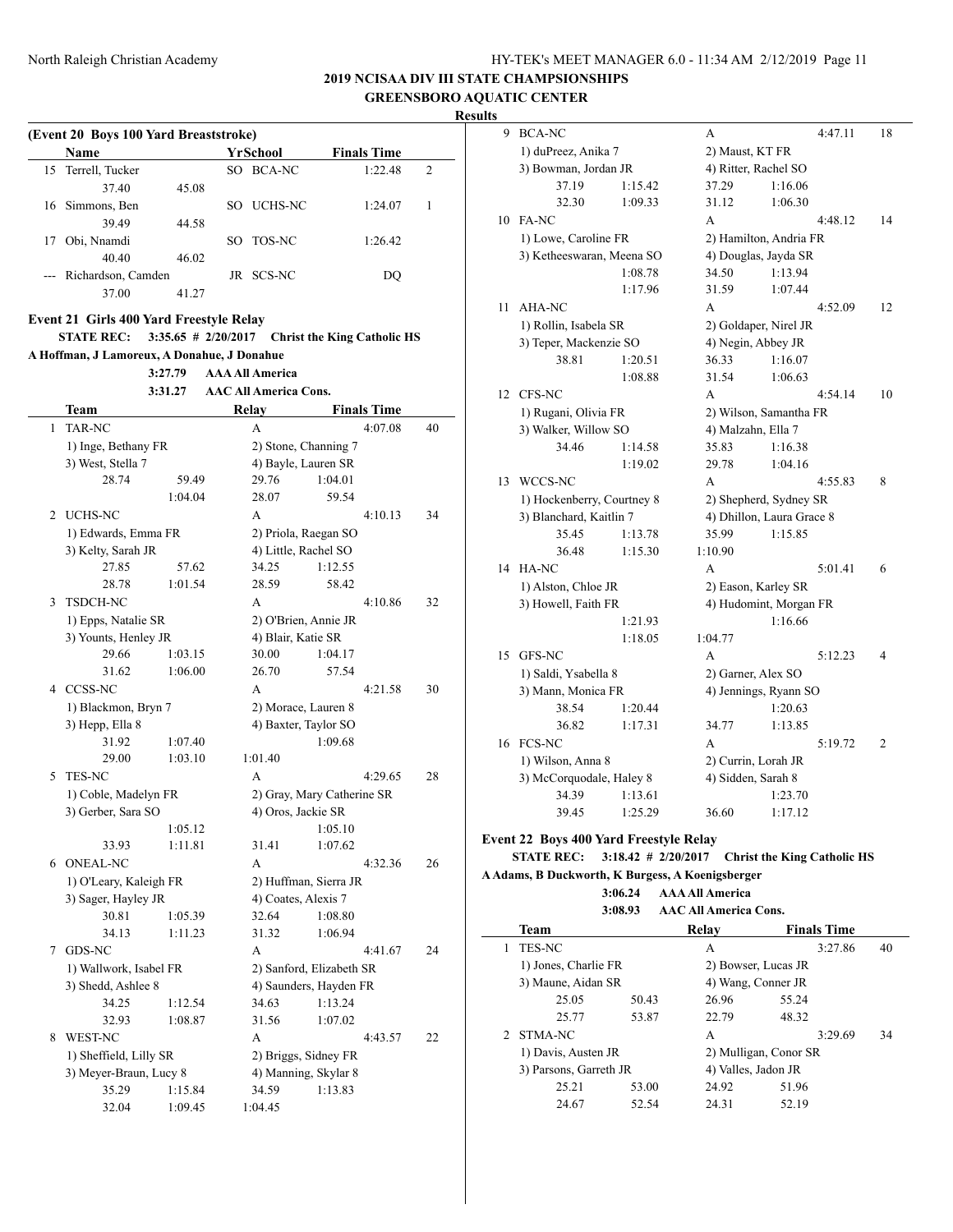# **2019 NCISAA DIV III STATE CHAMPSIONSHIPS GREENSBORO AQUATIC CENTER**

# **Results**

| (Event 22 Boys 400 Yard Freestyle Relay) |  |  |  |  |
|------------------------------------------|--|--|--|--|
|                                          |  |  |  |  |

|    | <b>Team</b>                   |         | <b>Relay</b>                  |         | <b>Finals Time</b> |    |
|----|-------------------------------|---------|-------------------------------|---------|--------------------|----|
| 3  | TSDCH-NC                      |         | А                             |         | 3:37.65            | 32 |
|    | 1) Dunson, Peter 8            |         | 2) He, Ken 8                  |         |                    |    |
|    | 3) Nicholson, Cole JR         |         | 4) Lloyd, Owen JR             |         |                    |    |
|    | 26.23                         | 55.00   | 28.85                         | 59.50   |                    |    |
|    | 25.24                         | 55.26   | 23.16                         | 47.89   |                    |    |
| 4  | WCCS-NC                       |         | A                             |         | 3:54.00            | 30 |
|    | 1) Vanderlip, Michael JR      |         | 2) Mitchell, Michael FR       |         |                    |    |
|    | 3) Russo, Seth SR             |         | 4) Nord, Mattingly SR         |         |                    |    |
|    | 26.55                         | 56.85   | 29.42                         | 1:02.68 |                    |    |
|    | 29.42                         | 1:02.50 | 24.08                         | 51.97   |                    |    |
| 5  | RMA-SC                        |         | А                             |         | 3:55.23            | 28 |
|    | 1) Davis, Franklin 8          |         | 2) Winham, Gabe 8             |         |                    |    |
|    | 3) Boucher, Jack SR           |         | 4) Miller, Charlie SR         |         |                    |    |
|    | 30.28                         | 1:04.29 | 26.92                         | 57.45   |                    |    |
|    | 27.56                         | 58.16   | 25.65                         | 55.33   |                    |    |
| 6  | GDS-NC                        |         | А                             |         | 3:59.46            | 26 |
|    | 1) Spencer, Davis JR          |         | 2) Spencer, Ben 8             |         |                    |    |
|    | 3) Horky, Ethan FR            |         | 4) Bowman, Chris SR           |         |                    |    |
|    |                               | 58.18   |                               | 1:06.85 |                    |    |
|    | 30.27                         | 1:04.17 | 23.78                         | 50.26   |                    |    |
| 7  | FA-NC                         |         | A                             |         | 4:02.88            | 24 |
|    | 1) Parke, Bobby FR            |         | 2) Dickerhoff, Reese SR       |         |                    |    |
|    | 3) Buchanan, Daniel JR        |         | 4) Smith, Owen JR             |         |                    |    |
|    | 28.64                         | 1:00.65 | 30.63                         | 1:03.82 |                    |    |
|    | 26.88                         | 58.15   | 28.47                         | 1:00.26 |                    |    |
| 8  | <b>CCSS-NC</b>                |         | A                             |         | 4:06.15            | 22 |
|    | 1) Winslow, Tucker SO         |         | 2) Lee, J.T. 8                |         |                    |    |
|    | 3) Furlough, Josh SR          |         | 4) Gibbs, Max SO              |         |                    |    |
|    |                               | 1:05.26 | 30.79                         | 1:02.61 |                    |    |
|    |                               | 1:04.06 | 25.83                         | 54.22   |                    |    |
| 9  | WEST-NC                       |         | А                             |         | 4:11.05            | 18 |
|    | 1) Adams, David JR            |         | 2) Merritt, Jack SO           |         |                    |    |
|    | 3) Miller, Slade JR           |         | 4) Smith, Griff SR            |         |                    |    |
|    | 28.52                         | 1:01.21 | 32.04                         | 1:07.58 |                    |    |
|    |                               | 1:00.78 | 28.91                         | 1:01.48 |                    |    |
| 10 | CFS-NC                        |         | A                             |         | 4:11.44            | 14 |
|    | 1) Ashley-Shanahan, Kieran FR |         | 2) Ashley-Shanahan, Callum FR |         |                    |    |
|    | 3) Jimerson, Zach FR          |         | 4) Charboneau, Duncan SR      |         |                    |    |
|    | 29.71                         | 1:06.15 | 30.50                         | 1:05.95 |                    |    |
|    | 32.73                         | 1:11.87 | 22.26                         | 47.47   |                    |    |
| 11 | <b>BCA-NC</b>                 |         | A                             |         | 4:14.01            | 12 |
|    | 1) Garrett, James SO          |         | 2) Walker, Blake JR           |         |                    |    |
|    | 3) Nye, Owen 7                |         | 4) Walters, Antonio SR        |         |                    |    |
|    |                               | 1:04.97 | 34.11                         | 1:10.48 |                    |    |
|    | 30.34                         | 1:03.34 | 25.31                         | 55.22   |                    |    |
| 12 | TOS-NC                        |         | А                             |         | 4:16.35            | 10 |
|    | 1) Price, Charlie SR          |         | 2) Meredith, Ian SO           |         |                    |    |
|    | 3) Smith, Carter SR           |         | 4) Tedder, Alec JR            |         |                    |    |
|    | 28.63                         | 59.68   | 34.75                         | 1:15.11 |                    |    |
|    | 10.51                         | 28.30   | 1:33.26                       |         |                    |    |
| 13 | AHA-NC                        |         | A                             |         | 4:20.25            | 8  |
|    | 1) Bordaty, Jaime SO          |         | 2) Dayan, Jaime JR            |         |                    |    |
|    | 3) Boteach, Yosef JR          |         | 4) Cohen, Gaston SR           |         |                    |    |
|    | 32.27                         | 1:08.79 | 33.14                         | 1:07.79 |                    |    |
|    | 30.41                         | 1:00.93 | 29.72                         | 1:02.74 |                    |    |

| 14 | <b>FCS-NC</b>             |                        | A                       |         | 4:30.82 | 6 |  |
|----|---------------------------|------------------------|-------------------------|---------|---------|---|--|
|    | 1) McKenzie, Chrislyng SR |                        | 2) Joyner, Jacob FR     |         |         |   |  |
|    | 3) Lewis, Kaeden FR       |                        | 4) Morrison, Cameron FR |         |         |   |  |
|    | 32.46                     | 1:10.31                | 32.33                   | 1:09.05 |         |   |  |
|    | 31.66                     | 1:07.43                | 30.87                   | 1:04.03 |         |   |  |
| 15 | <b>ONEAL-NC</b>           |                        | A                       |         | 4:35.02 | 4 |  |
|    | 1) Brown, Jace FR         |                        | 2) Huffman, Isiah FR    |         |         |   |  |
|    | 3) Brianas, Nathan FR     |                        | 4) Shepherd, John 7     |         |         |   |  |
|    | 31.55                     | 1:05.14                |                         | 1:05.96 |         |   |  |
|    | 36.77                     | 1:21.27                | 29.81                   | 1:02.65 |         |   |  |
|    | HCA-NC                    |                        | A                       |         | DO      |   |  |
|    | 1) Walker, Gabe SR        |                        | 2) Arnot, Ansel SO      |         |         |   |  |
|    | 3) Collins, Chase SO      | 4) King, Wyatt SO      |                         |         |         |   |  |
|    | 33.83                     | 1:13.99                | 32.57                   | 1:11.50 |         |   |  |
|    | 32.99                     | 1:10.31                | 1:06.27                 |         |         |   |  |
|    | <b>GFS-NC</b>             |                        | A                       |         | DO      |   |  |
|    | 1) Jennings, Riley SR     | 2) Wainwright, Cole FR |                         |         |         |   |  |
|    | 3) Shealy, RJ FR          |                        | 4) Buchanan, Grayson SR |         |         |   |  |
|    | 31.85                     | 1:05.15                | 33.18                   | 1:12.55 |         |   |  |
|    | 33.28                     | 1:06.68                | 33.21                   | 1:07.18 |         |   |  |
|    | <b>UCHS-NC</b>            |                        | A                       |         | DO      |   |  |
|    | 1) Winfield, Henry JR     | 2) Johnson, Zack JR    |                         |         |         |   |  |
|    | 3) Cabral, David SR       | 4) Little, Tommy SR    |                         |         |         |   |  |
|    | 28.82                     | 1:00.93                |                         | 1:05.00 |         |   |  |
|    |                           | 1:03.92                | 24.05                   | 50.12   |         |   |  |

# **Scores - Women**

|                  | Women - Team Rankings - Through Event 22 |     |
|------------------|------------------------------------------|-----|
| 1.               | The Oneal School                         | 251 |
| $\overline{2}$ . | Trinity School of D & CH                 | 237 |
| 3.               | The Epiphany School                      | 193 |
| 4.               | University Christian HS                  | 163 |
| 5.               | Trinity Academy of Raleigh               | 159 |
| 6.               | <b>Christ Covenant School</b>            | 148 |
| 7 <sub>1</sub>   | Rocky Mount Academy                      | 116 |
| 8.               | Hickory Christian Academy                | 108 |
| 9.               | Westchester Country Day School           | 90  |
| 10.              | <b>St Thomas More Academy</b>            | 88  |
| 11.              | Davidson Day School                      | 73  |
| 12.              | Burlington Christian Academy             | 65  |
| 12.              | Gaston Day School                        | 65  |
| 14 <sub>1</sub>  | Carolina Friends School                  | 49  |
|                  | 15. Halifax Academy                      | 42  |
| 16.              | American Hebrew Academy                  | 32  |
|                  | 17. John Paul II Catholic High Sch       | 30  |
|                  | 18. Westminster Catawba Christian        | 29  |
| 19.              | Fayetteville Academy                     | 26  |
|                  | 19. Cape Fear Christian Academy          | 26  |
| 21.              | Statesville Christian School             | 23  |
|                  | 22. Faith Christian School               | 21  |
|                  | 23. Wayne Christian School               | 16  |
| 24.              | Hobgood Academy                          | 15  |
|                  | 25. Greenfield School                    | 10  |
|                  | 26. Kerr Vance Academy                   | 4   |
|                  | 27. Wayne Country Day School             | 1   |
|                  |                                          |     |